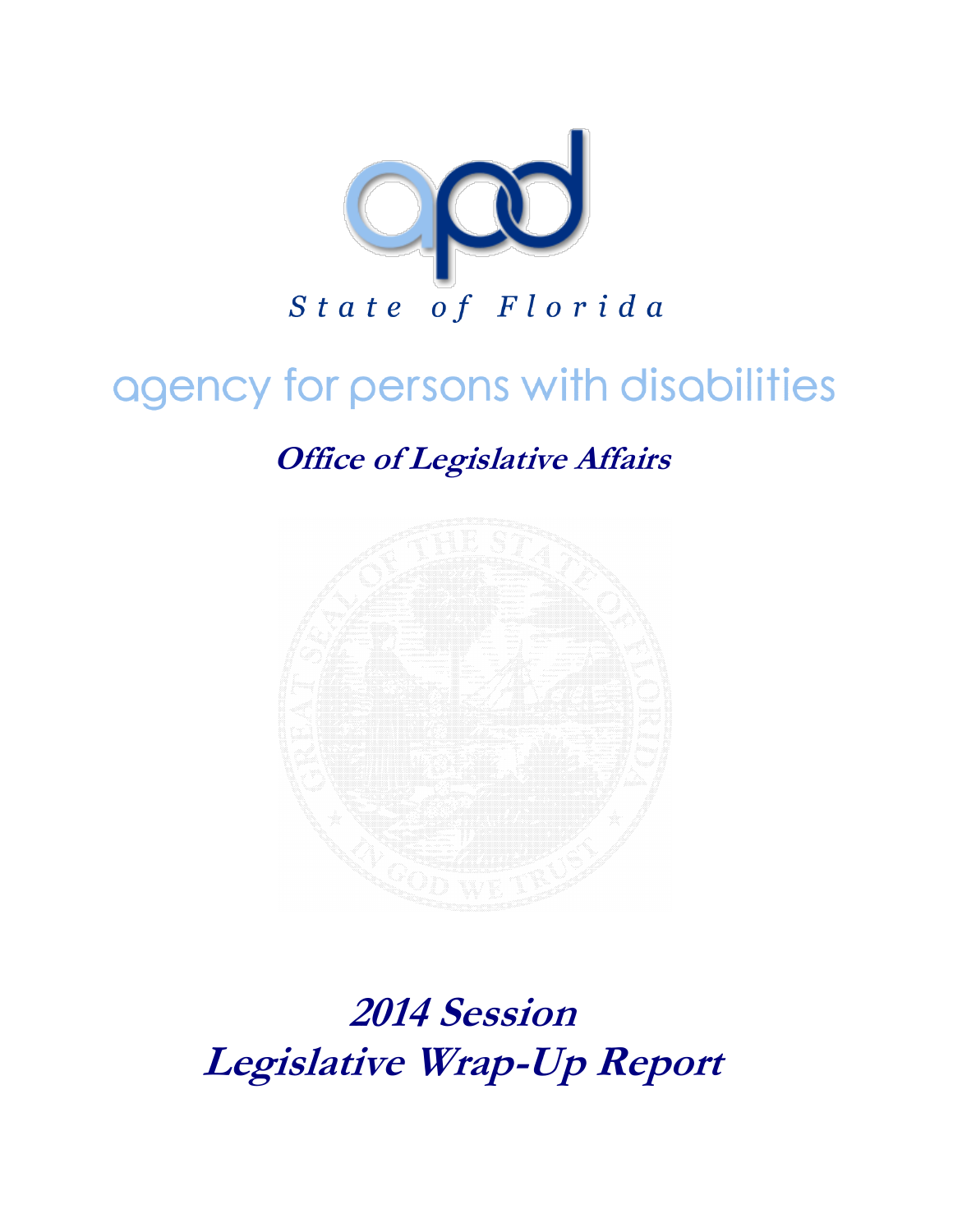# **Table of Contents**

<span id="page-1-0"></span>**11999999 The following bills were passed by the Legislature and will be sent to the Governor for his action. All information is as of June 26, 2014. To view narrative, click on the bill number.** Ř,

### *Substantive Bills*

|    | <b>SUBJECT</b>                                                     | <b>PAGE</b>             |
|----|--------------------------------------------------------------------|-------------------------|
| А. | HB 0097 Access to Health Care for the Underserved                  | $\boldsymbol{4}$        |
| В. | HB 0225 Child Safety Devices in Motor Vehicles                     | 4                       |
| C. | SB 0242 Security of a Protected Consumer's Information             | $\overline{\mathbf{4}}$ |
| D. | SB 0260 Unaccompanied Homeless Youths                              | 5                       |
| Е. | HB 0287 Certificates of Need                                       | 5                       |
| F. | HB 0409 Offenses Against Vulnerable Persons                        | 6                       |
| G. | HB 0515 Public Assistance Fraud                                    | 6                       |
| Н. | SB 0522 Involuntary Civil Commitment of Sexually Violent Predators | 6                       |
| L. | <b>SB 0524</b> Sexually Violent Predators                          | $\overline{7}$          |
| J. | <b>SB 0526 Sexual Offenses</b>                                     | $\overline{7}$          |
| Κ. | SB 0528 Sex Offenses                                               | 8                       |
| L. | HB 0561 Attorneys For Dependent Children with Special Needs        | 8                       |
| М. | HB 0591 Newborn Health Screening                                   | 9                       |
| N. | HB 0635 Guardianship                                               | 9                       |
| О. | <b>SB 0670</b> Nursing Home Litigation                             | $9^{\circ}$             |
| Ρ. | <b>SB 0674 Background Screening</b>                                | 10                      |
| Q. | HB 0709 Alzheimer's Disease                                        | 10                      |
| R. | HB 0711 Public Meetings and Public Records/Alzheimer's Disease     | 11                      |
| S. | <b>SB 0762 Family Care Councils</b>                                | 11                      |
| Τ. | <b>SB 0850 Education</b>                                           | 11                      |
| U. | <b>HB 0989 Human Trafficking</b>                                   | 12                      |
| V. | SB 1030 Cannabis                                                   | 12                      |
| W. | <b>HB 1047 Termination of Pregnancies</b>                          | 13                      |
| Х. | SB 1666 Child Welfare                                              | 13                      |
| Υ. | HB 7055 Juvenile Justice                                           | 13                      |
| Z. | <b>HB 7141 Human Trafficking</b>                                   | 14                      |

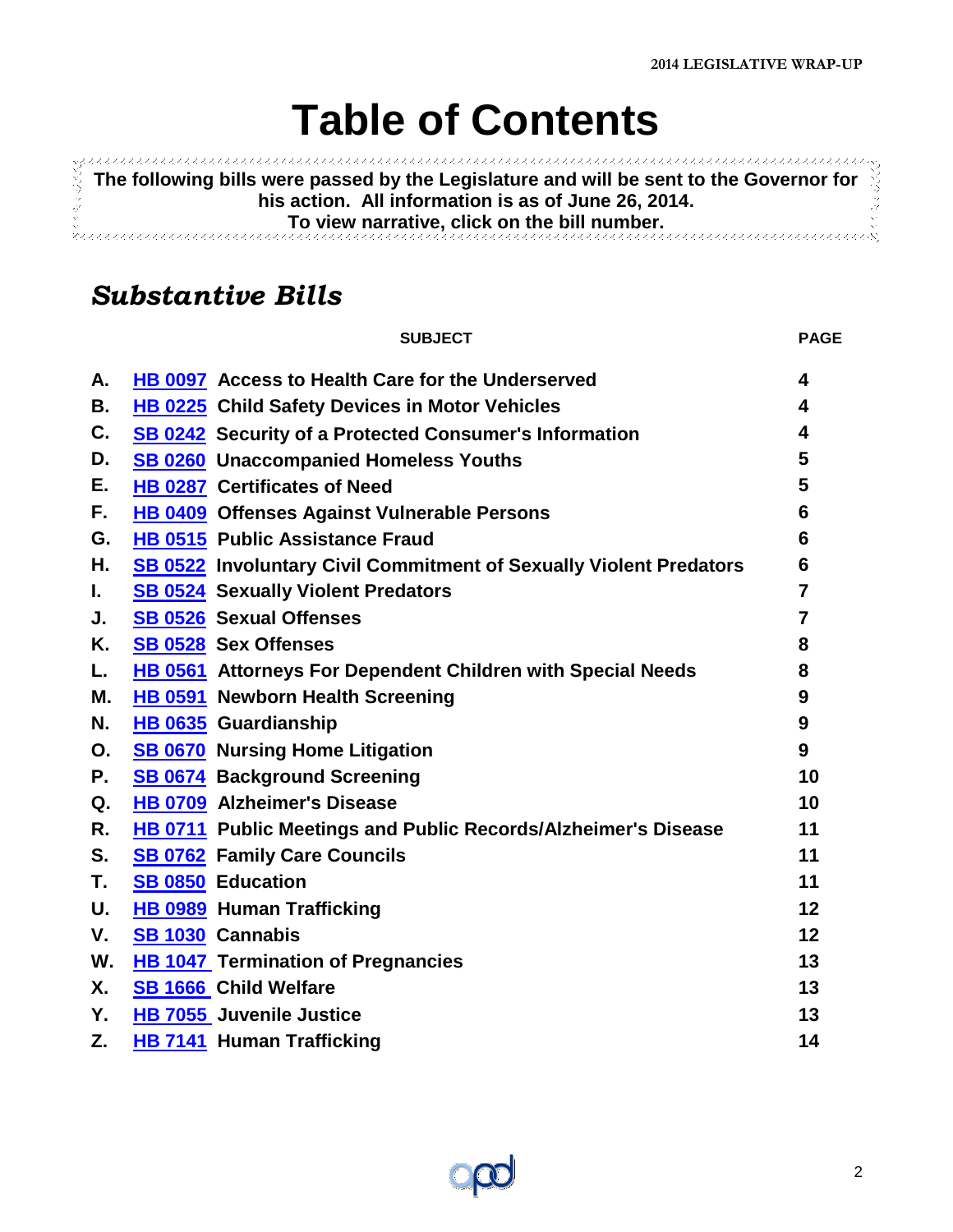## *Appropriations Bill*

| <b>SUBJECT</b>                                                          | <b>PAGE</b> |
|-------------------------------------------------------------------------|-------------|
| A. HB 5001 2014-2015 General Appropriations Act                         | -15         |
| <b>B.</b> HB 5003 Implementing the 2014-2015 General Appropriations Act | 16          |

### *Administrative Bills*

|    | <b>SUBJECT</b>                                                      | <b>PAGE</b> |
|----|---------------------------------------------------------------------|-------------|
| А. | HB 0009 Legislature                                                 | 19          |
| В. | <b>SB 0256 Public Records/Forensic Behavioral Health Evaluation</b> | 19          |
| C. | SB 0390 Public Records/Identifying Information of Personnel of DOH  | 19          |
| D. | <b>HB 0953 State Contracting</b>                                    | 20          |
| Е. | <b>HB 0955 Fish and Wildlife Conservation Commission</b>            | 20          |
| F. | <b>SB 1194 Citizen Support and Direct-support Organizations</b>     | 20          |
|    | G. HB 1385 Inspectors General                                       | 21          |
|    | H. SB 1678 OGSR/Agency Personnel Information                        | 21          |
| L. | HB 5005 State-Administered Retirement Systems                       | 21          |
| J. | <b>HB 5007 State Employees</b>                                      | 22          |
| Κ. | HB 5201 Medicaid                                                    | 22          |
| L. | <b>HB 7073 Information Technology Governance</b>                    | 22          |
|    |                                                                     |             |

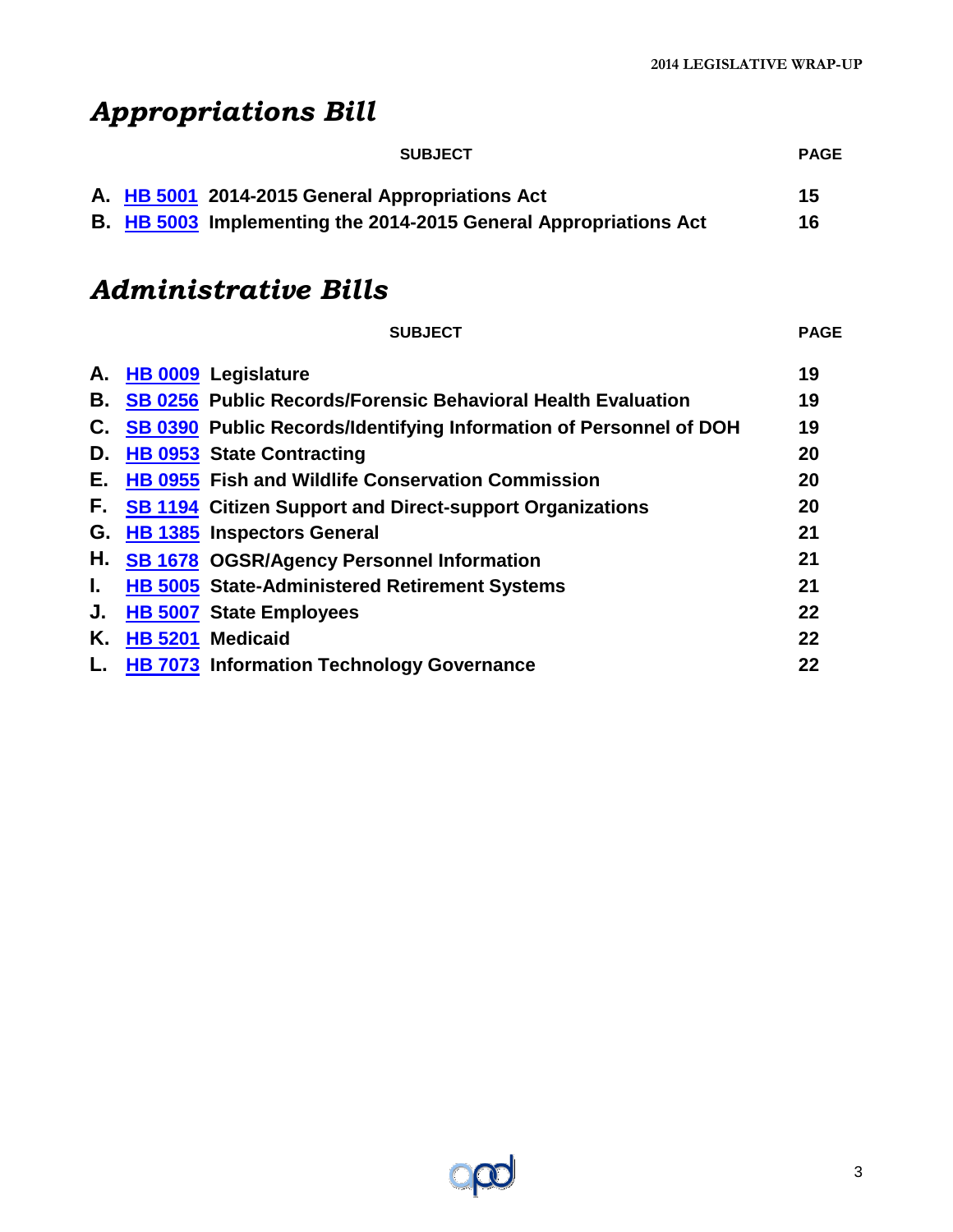## *SUBSTANTIVE BILLS*

### *The following is an overview of substantive bills of interest to the Agency for Persons with Disabilities passed by the Florida Legislature during the 2014 Regular Legislative Session.*

**Click on the bill number to view bill language** 

<span id="page-3-0"></span>.<br>דעמיד שנה בעיר הערכים של שני בעיר עומד שנה מערכים בעיר שנה מערכים של מערכים בעיר שנה מערכים בעיר שנה בשנה מערכ

#### **[HB 0097](http://www.myfloridahouse.gov/Sections/Documents/loaddoc.aspx?FileName=_h0097er.docx&DocumentType=Bill&BillNumber=0097&Session=2014) – Access to Health Care for the Underserved [Ch. 2014-108](http://laws.flrules.org/2014/108) Laws of Florida Approved by the Governor on June 13, 2014**

The bill amends statutory language by:

- Extending the period of time for which a health care provider remains an agent of the state after an individual under his or her care is deemed ineligible;
- Requiring that a contract with a governmental contractor for health care services include a provision allowing a voluntary contribution toward certain dental laboratory work;
- Delaying the future repeal of provisions authorizing the health access dental license, etc.

<span id="page-3-1"></span>[Return to table of contents](#page-1-0)

**Effective Date: July 1, 2014**

#### **[HB 0225](http://www.myfloridahouse.gov/Sections/Documents/loaddoc.aspx?FileName=_h0225er.docx&DocumentType=Bill&BillNumber=0225&Session=2014) – Child Safety Devices in Motor Vehicles [Ch. 2014-226](http://laws.flrules.org/2014/226) Laws of Florida Approved by the Governor on June 24, 2014**

The bill amends statutory language by:

Revises child restraint requirements for children who are younger than specified age.

**Effective Date: January 1, 2015**

<span id="page-3-2"></span>[Return to table of contents](#page-1-0)

### **[SB 0242](http://www.flsenate.gov/Session/Bill/2014/0242/BillText/er/PDF) – Security of a Protected Consumer's Information [Ch. 2014-66](http://laws.flrules.org/2014/66) Laws of Florida**

.<br>מרושרוט הרשרוש המרושרים ושל מודיע מודעות מודעות מודעות מודעות מודעות מודעות מודעות מודעות מודעות מודעות מודעות

### **Approved by the Governor on June 13, 2014**

- Citing this act as the "Keeping I.D. Safe (KIDS) Act";
- Authorizing the representative of a protected consumer to place a security freeze on a protected consumer's consumer report or record; prohibiting a consumer reporting agency from stating or implying that a security freeze reflects a negative credit history or rating;

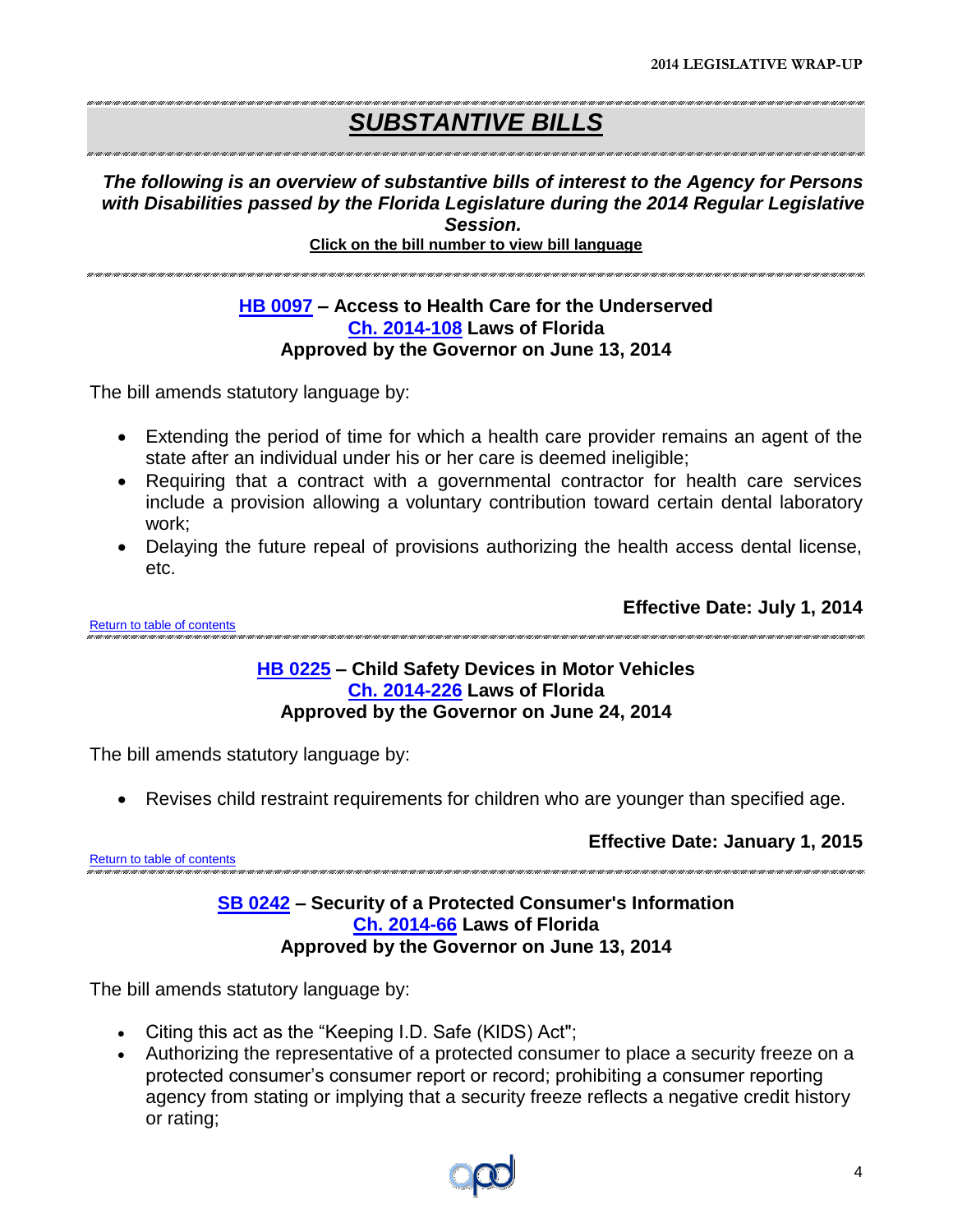- Requiring a consumer reporting agency to provide a copy of a consumer report or record to a protected consumer or his or her representative upon request;
- Requiring a consumer reporting agency to remove a security freeze under specified conditions, etc.

<span id="page-4-0"></span>[Return to table of contents](#page-1-0)

**Effective Date: September 1, 2014**

#### **[SB 0260](http://www.flsenate.gov/Session/Bill/2014/0260/BillText/er/PDF) – Unaccompanied Homeless Youths [Ch. 2014-173](http://laws.flrules.org/2014/173) Laws of Florida Approved by the Governor on June 20, 2014**

The bill amends statutory language by:

- Defining the term "unaccompanied homeless youth"; providing for a certification;
- Authorizing certain unaccompanied homeless youths to consent to medical, dental, psychological, substance abuse, and surgical diagnosis and treatment, and forensic medical examinations for themselves and for their children in certain circumstances;
- Providing that such consent does not affect the requirements of the Parental Notice of Abortion Act, etc.

|                             | Effective Date: July 1, 2014 |
|-----------------------------|------------------------------|
| Deting to take at contents. |                              |

<span id="page-4-1"></span>[Return to table of contents](#page-1-0) 

#### **[HB 0287](http://www.myfloridahouse.gov/Sections/Documents/loaddoc.aspx?FileName=_h0287er.docx&DocumentType=Bill&BillNumber=0287&Session=2014) – Certificates of Need [Ch. 2014-110](http://laws.flrules.org/2014/110) Laws of Florida Approved by the Governor on June 13, 2014**

- Decreases subdistrict average nursing home bed occupancy rate goal that the Agency for Health Care Administration is required to maintain as goal of its nursing-home-bedneed methodology;
- Provides that replacement of a nursing home or relocation of beds is health-carerelated project subject to expedited review;
- Prohibits agency from approving application for new community nursing home beds under certain circumstances;
- Repeals provisions relating to moratorium on approval of certificates of need for additional community nursing home beds.

<span id="page-4-2"></span>

|                            | <b>Effective Date: July 1, 2014</b> |
|----------------------------|-------------------------------------|
| eturn to table of contents |                                     |
|                            |                                     |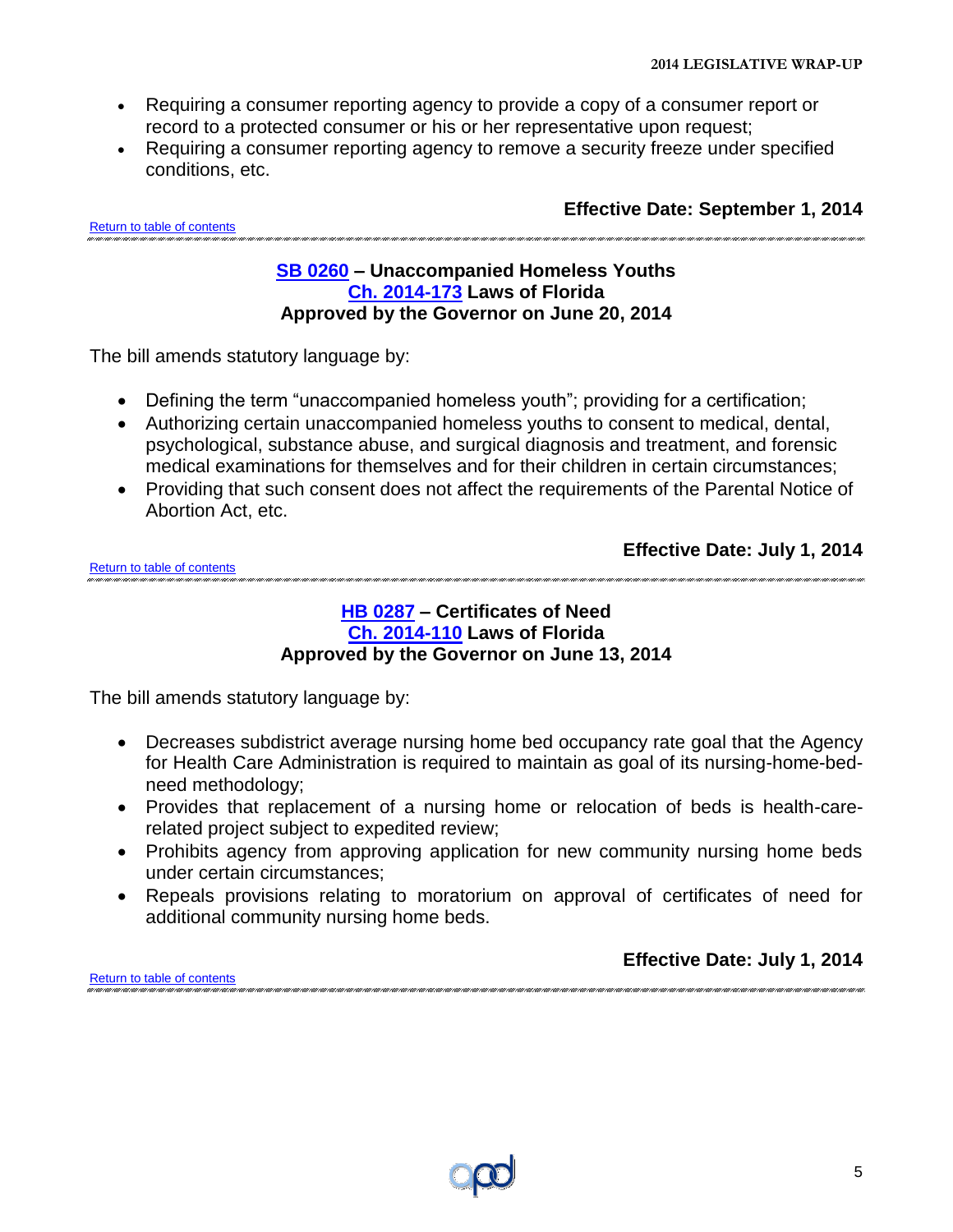#### **[HB 0409](http://www.myfloridahouse.gov/Sections/Documents/loaddoc.aspx?FileName=_h0409er.docx&DocumentType=Bill&BillNumber=0409&Session=2014) – Offenses Against Vulnerable Persons [Ch. 2014-200](http://laws.flrules.org/2014/200) Laws of Florida Approved by the Governor on June 20, 2014**

The bill amends statutory language by:

- Revising when an out of court statement by an elderly person or disabled adult is admissible in certain proceedings;
- Expanding applicability of prohibition on the fraudulent use of personal identification information of specified victims without consent to include persons 60 years of age or older;
- Deleting a requirement that property of an elderly person or disabled adult be obtained by deception or intimidation in order to constitute exploitation of such a person;
- Creating the Identity Theft and Fraud Grant Program, etc.

#### <span id="page-5-0"></span>**Effective Date: October 1, 2014** [Return to table of contents](#page-1-0)

#### **[HB 0515](http://www.myfloridahouse.gov/Sections/Documents/loaddoc.aspx?FileName=_h0515er.docx&DocumentType=Bill&BillNumber=0515&Session=2014) – Public Assistance Fraud Ch. [2014-119](http://laws.flrules.org/2014/119) Laws of Florida Approved by the Governor on June 13, 2014**

The bill amends statutory language by:

- Provides enhanced criminal penalties if value of public assistance or identification wrongfully received, retained, misappropriated, sought, or used is of an aggregate value exceeding specified amounts;
- Provides for reward for report of original information relating to violation of state's public assistance fraud laws if information and report meet specified requirements;
- Limits to specified period the use of temporary cash assistance benefits out of state;
- Requires that parent or caretaker relative who has been disqualified due to fraud have protective payee designated to receive temporary cash assistance benefits for eligible children;
- Provides requirements for protective payees; provides appropriations and authorizes positions.

### **Effective Date: October 1, 2014**

<span id="page-5-1"></span>[Return to table of contents](#page-1-0)

#### **[SB 0522](http://www.flsenate.gov/Session/Bill/2014/0522/BillText/er/PDF) – Involuntary Civil Commitment of Sexually Violent Predators [Ch. 2014-2](http://laws.flrules.org/2014/2) Laws of Florida Approved by the Governor on April 1, 2014**

The bill amends statutory language by:

 Authorizing and requiring a state attorney to refer certain persons for civil commitment under certain circumstances;

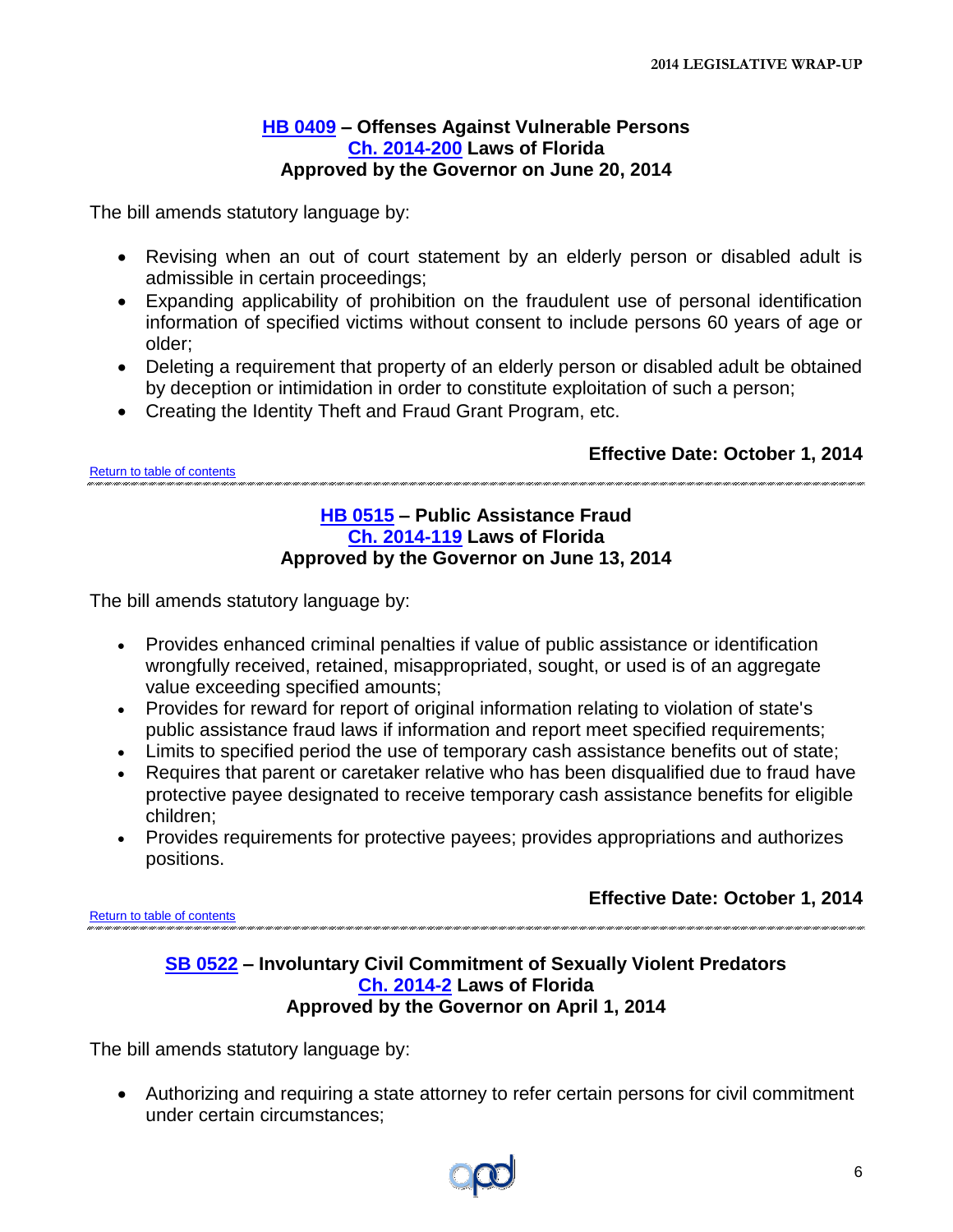- Requiring the agency with jurisdiction over a person who has been convicted of a sexually violent offense to give written notice to the multidisciplinary team as soon as practicable after receipt into custody of such person in a county or municipal jail facility;
- Providing for certain released persons to be taken into custody by the Department of Children and Families;
- Requiring the Department of Corrections to collect recidivism information and include the information in their annual report, etc.

#### **Effective Date: July 1, 2014**

<span id="page-6-0"></span>[Return to table of contents](#page-1-0)

#### 

#### **[SB 0524](http://www.flsenate.gov/Session/Bill/2014/0524/BillText/er/PDF) – Sexually Violent Predators [Ch. 2014-3](http://laws.flrules.org/2014/3) Laws of Florida Approved by the Governor on April 1, 2014**

The bill amends statutory language by:

- Citing this act as the "Protecting Our Children and Adults from Sexual Predators Act";
- Requiring the Department of Children and Families to provide training to the members of the multidisciplinary team;
- Requiring the multidisciplinary team to provide the state attorney with a written assessment and recommendation as to whether a person meets the definition of a sexually violent predator within specified timeframes;
- Requiring Florida College System institutions, state universities, and career centers to inform students and employees of the Florida Department of Law Enforcement sexual predator and sexual offender registry website and toll-free telephone number, etc.

[Return to table of contents](#page-1-0)

#### **Effective Date: July 1, 2014**

<span id="page-6-1"></span>

#### **[SB 0526](http://www.flsenate.gov/Session/Bill/2014/0526/BillText/er/PDF) – Sexual Offenses [Ch. 2014-4](http://laws.flrules.org/2014/4) Laws of Florida Approved by the Governor on April 1, 2014**

- Authorizing orders limiting testimony in open court and in depositions if the victim or witness was a child under 16 years of age when a specified sexual offense occurred;
- Imposing a 50-year minimum mandatory sentence for dangerous sexual felony offenders;
- Providing that voyeurism includes secretly observing another person's intimate areas in which the person has a reasonable expectation of privacy, when the other person is located in a public or private dwelling, structure, or conveyance;

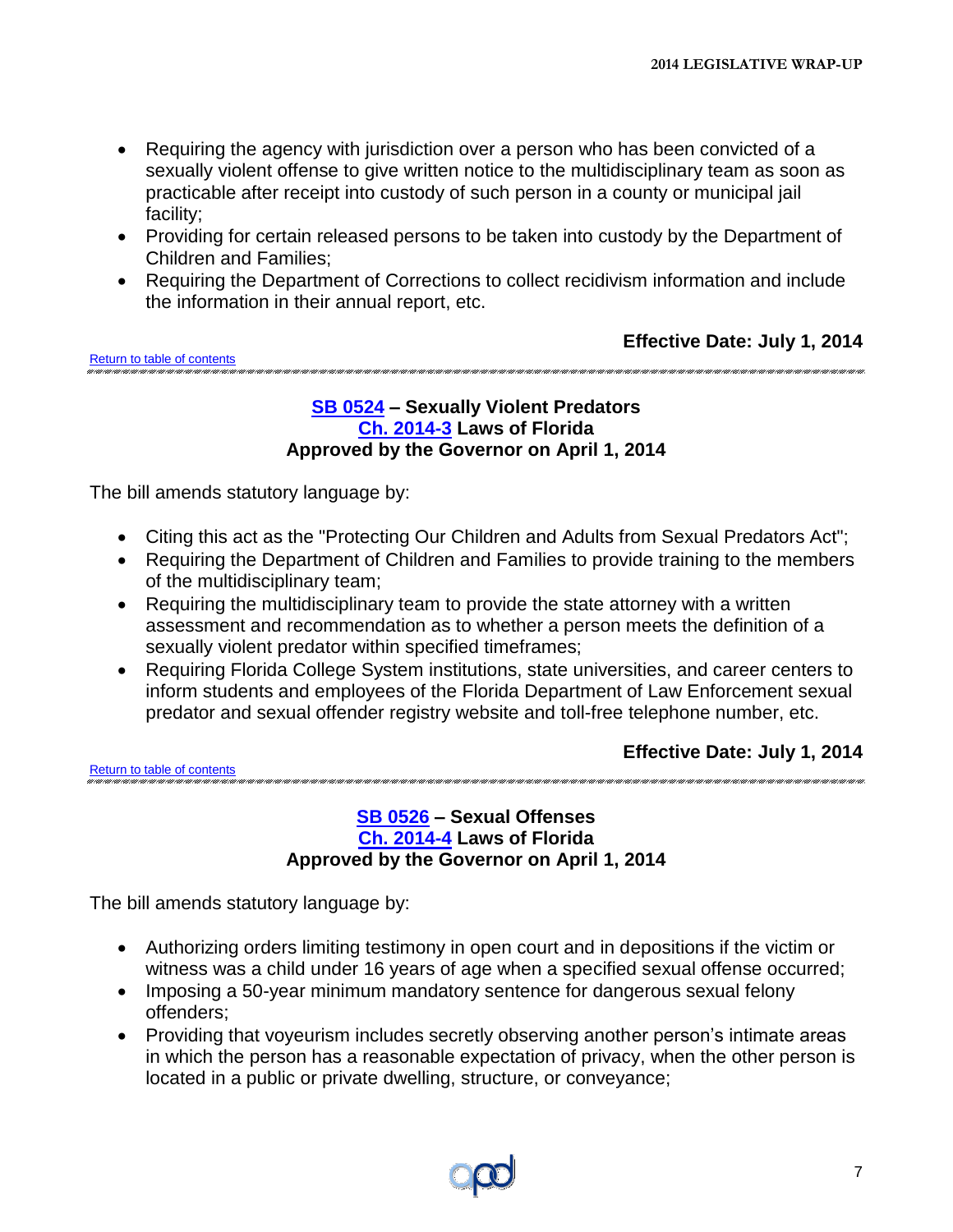Authorizing the court to require a sexual offender or sexual predator who is on probation or community control to undergo an evaluation to determine whether the offender or predator needs sexual offender treatment, etc.

**Effective Date: October 1, 2014**

<span id="page-7-0"></span>[Return to table of contents](#page-1-0)

#### **[SB 0528](http://www.flsenate.gov/Session/Bill/2014/0528/BillText/er/PDF) – Sex Offenses [Ch. 2014-5](http://laws.flrules.org/2014/5) Laws of Florida Approved by the Governor on April 1, 2014**

.<br>In the case of the case of the case of the case of the case of the case of the case of the case of the case of the case of the case of the case of the case of the case of the case of th

The bill amends statutory language by:

- Requiring the Florida Department of Law Enforcement to inform the clerk of the court if a person petitioning for a name change has registered as a sexual predator or sexual offender;
- Providing that voluntary disclosure of specified information waives a disclosure exemption for such information;
- Adding additional offenses to the list of sexual predator qualifying offenses;
- Requiring disclosure of additional information during the sexual predator registration process;
- Providing criminal penalties for knowingly providing false registration information by act or omission, etc.

**Effective Date: October 1, 2014**

<span id="page-7-1"></span>[Return to table of contents](#page-1-0)

#### **[HB 0561](http://www.myfloridahouse.gov/Sections/Documents/loaddoc.aspx?FileName=_h0561er.docx&DocumentType=Bill&BillNumber=0561&Session=2014) – Attorneys For Dependent Children with Special Needs [Ch. 2014-227](http://laws.flrules.org/2014/227) Laws of Florida Approved by the Governor on June 25, 2014**

The bill amends statutory language by:

- Requires appointment of attorney to represent dependent child who meets one or more specified criteria;
- Requires that, if one is available, attorney who is willing to represent child without additional compensation be appointed;
- Requires appointment in writing; requires that appointment continue in effect until attorney is allowed to withdraw or is discharged by court or until case is dismissed;
- Requires that attorney not acting in pro bono capacity be adequately compensated for services and have access to funding for certain costs;
- Provides for financial oversight by the Justice Administrative Commission; provides limit on attorney fees;
- Requires the Department of Children and Families to develop procedures to identify dependent children who qualify for an attorney.

#### **Effective Date: July 1, 2014**

[Return to table of contents](#page-1-0)

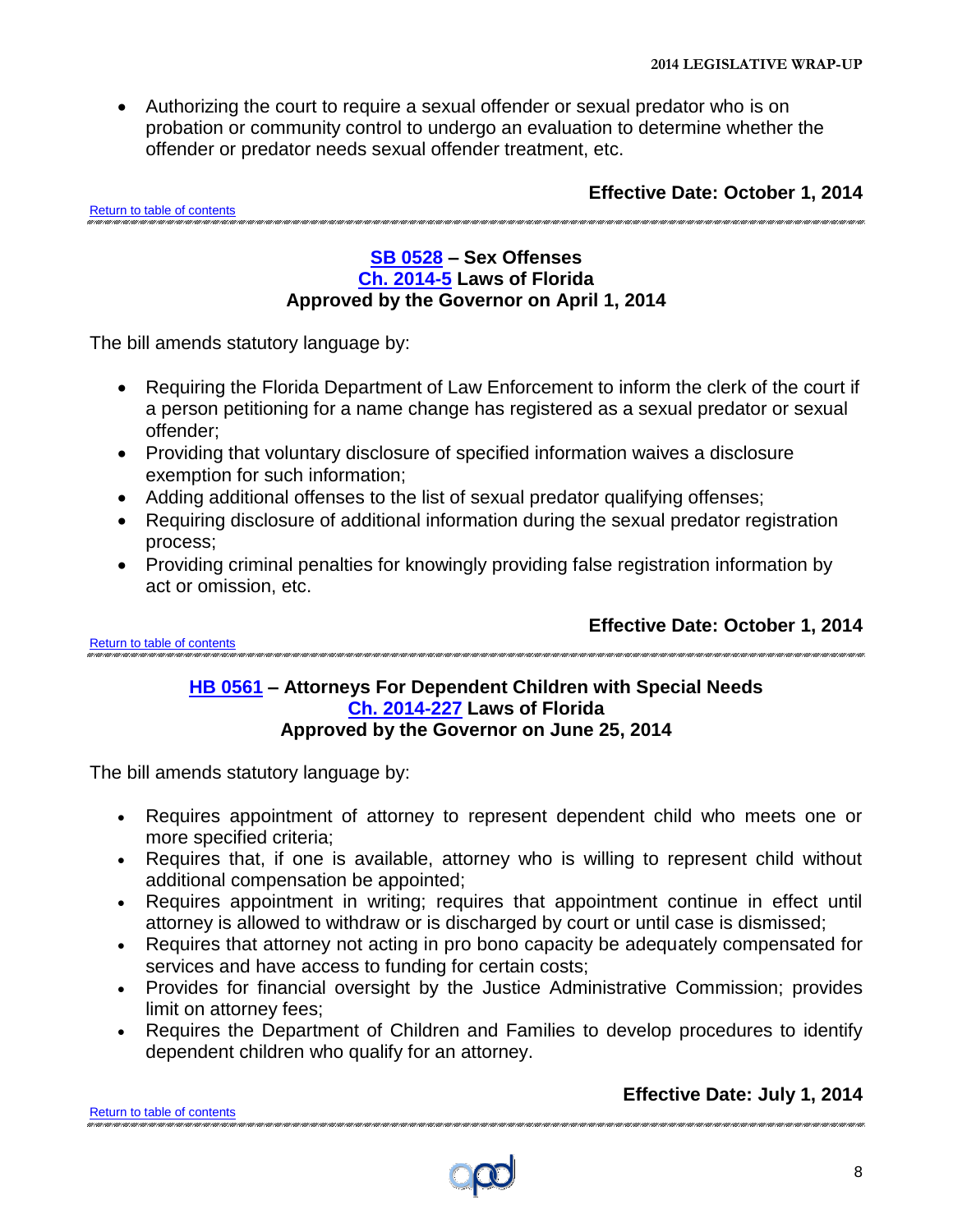#### **[HB 0591](http://www.myfloridahouse.gov/Sections/Documents/loaddoc.aspx?FileName=_h0591er.docx&DocumentType=Bill&BillNumber=0591&Session=2014) – Newborn Health Screening [Ch. 2014-121](http://laws.flrules.org/2014/121) Laws of Florida Approved by the Governor on June 13, 2014**

<span id="page-8-0"></span>The bill amends statutory language by:

- Authorizes the State Public Health Laboratory to release results of newborn's hearing and metabolic tests or screenings to newborn's health care practitioner;
- Requires audiologist to provide parent or guardian with contact information of certain service providers;
- Requires audiologist or designee to electronically transmit consent form.

**Effective Date: July 1, 2014**

<span id="page-8-1"></span>[Return to table of contents](#page-1-0)

#### **[HB 0635](http://www.myfloridahouse.gov/Sections/Documents/loaddoc.aspx?FileName=_h0635er.docx&DocumentType=Bill&BillNumber=0635&Session=2014) – Guardianship [Ch. 2014-124](http://laws.flrules.org/2014/124) Laws of Florida Approved by the Governor on June 13, 2014**

The bill amends statutory language by:

- Revises provisions relating to requirements for and court authority concerning requirements for specified guardians to submit to credit history investigation and background screening;
- Authorizes nonprofessional guardian to petition court for reimbursement for costs of investigation and screening;
- Authorizes clerk of court to obtain and review records impacting guardianship assets and to issue subpoenas to nonparties upon application to court;
- Provides requirements for affidavits, notice, and subpoenas;
- Provides for objection to subpoena; authorizes court to require production of records and documents by guardian who fails to submit them during audit;
- Provides for removal of guardian for bad faith failure to submit records during audit;
- Provides that person seeking appointment as guardian may not lawfully deny or fail to acknowledge arrests covered by expunged or sealed record.

### **Effective Date: July 1, 2014**

<span id="page-8-2"></span>[Return to table of contents](#page-1-0) 

#### **[SB 0670](http://www.flsenate.gov/Session/Bill/2014/0670/BillText/er/PDF) – Nursing Home Litigation [Ch. 2014-83](http://laws.flrules.org/2014/83) Laws of Florida Approved by the Governor on June 13, 2014**

The bill amends statutory language by:

• Specifying that a cause of action for negligence or violation of residents' rights alleging direct or vicarious liability for the injury or death of nursing home resident may be brought against a licensee, its management or consulting company, its managing employees, and any direct caregiver employees;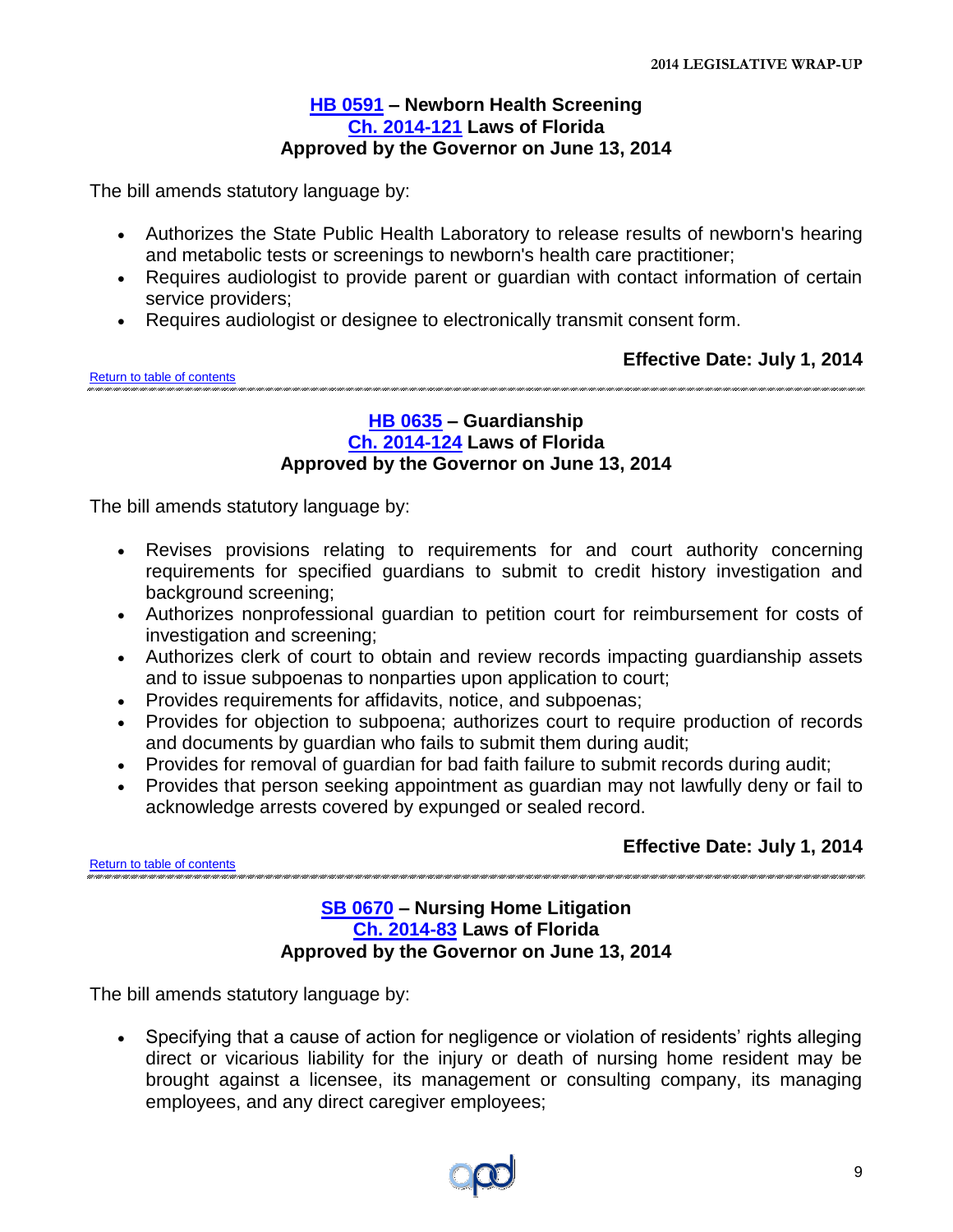- Providing that a claim for punitive damages may not be brought unless there is a showing of evidence that provides a reasonable basis for recovery of such damages when certain criteria are applied;
- Authorizing the Agency for Health Care Administration to suspend the license of a nursing home facility that fails to pay a judgment or settlement agreement;
- Revising procedures for obtaining the records of a resident, etc.

**Effective Date: Upon becoming a law**

<span id="page-9-0"></span>[Return to table of contents](#page-1-0)

#### **[SB 0674](http://www.flsenate.gov/Session/Bill/2014/0674/BillText/er/PDF) – Background Screening [Ch. 2014-84](http://laws.flrules.org/2014/84) Laws of Florida Approved by the Governor on June 13, 2014**

The bill amends statutory language by:

- Authorizing the Department of Highway Safety and Motor Vehicles to share reproductions of driver license images with the Department of Health and the Agency for Health Care Administration for specified purposes;
- Exempting a person whose fingerprints are already enrolled in a specified Federal Bureau of Investigation program from the requirement that such fingerprints be forwarded to the bureau;
- Requiring certain persons to submit their fingerprints electronically;
- Requiring the fingerprints of an employee required to be screened by a specified agency and included in the clearinghouse also to be retained in the national retained print arrest notification program at a specified time, etc.

**Effective Date: July 1, 2014**

<span id="page-9-1"></span>[Return to table of contents](#page-1-0)

#### **[HB 0709](http://www.myfloridahouse.gov/Sections/Documents/loaddoc.aspx?FileName=_h0709er.docx&DocumentType=Bill&BillNumber=0709&Session=2014) – Alzheimer's Disease [Ch. 2014-163](http://laws.flrules.org/2014/163) Laws of Florida Approved by the Governor on June 18, 2014**

The bill amends statutory language by:

- Requires the Department of Emergency Management to develop and maintain special needs shelter registration program by a specified date;
- Establishes Ed and Ethel Moore Alzheimer's Disease Research Program within the Department of Health;
- Requires program to provide grants and fellowships for research relating to Alzheimer's disease;
- Creates Alzheimer's Disease Research Grant Advisory Board;
- Requires report to Governor, Legislature, and State Surgeon General;
- Requires the Department of Elder Affairs to provide incentive based funding, subject to appropriation, for certain memory disorder clinics.

### **Effective Date: July 1, 2014**

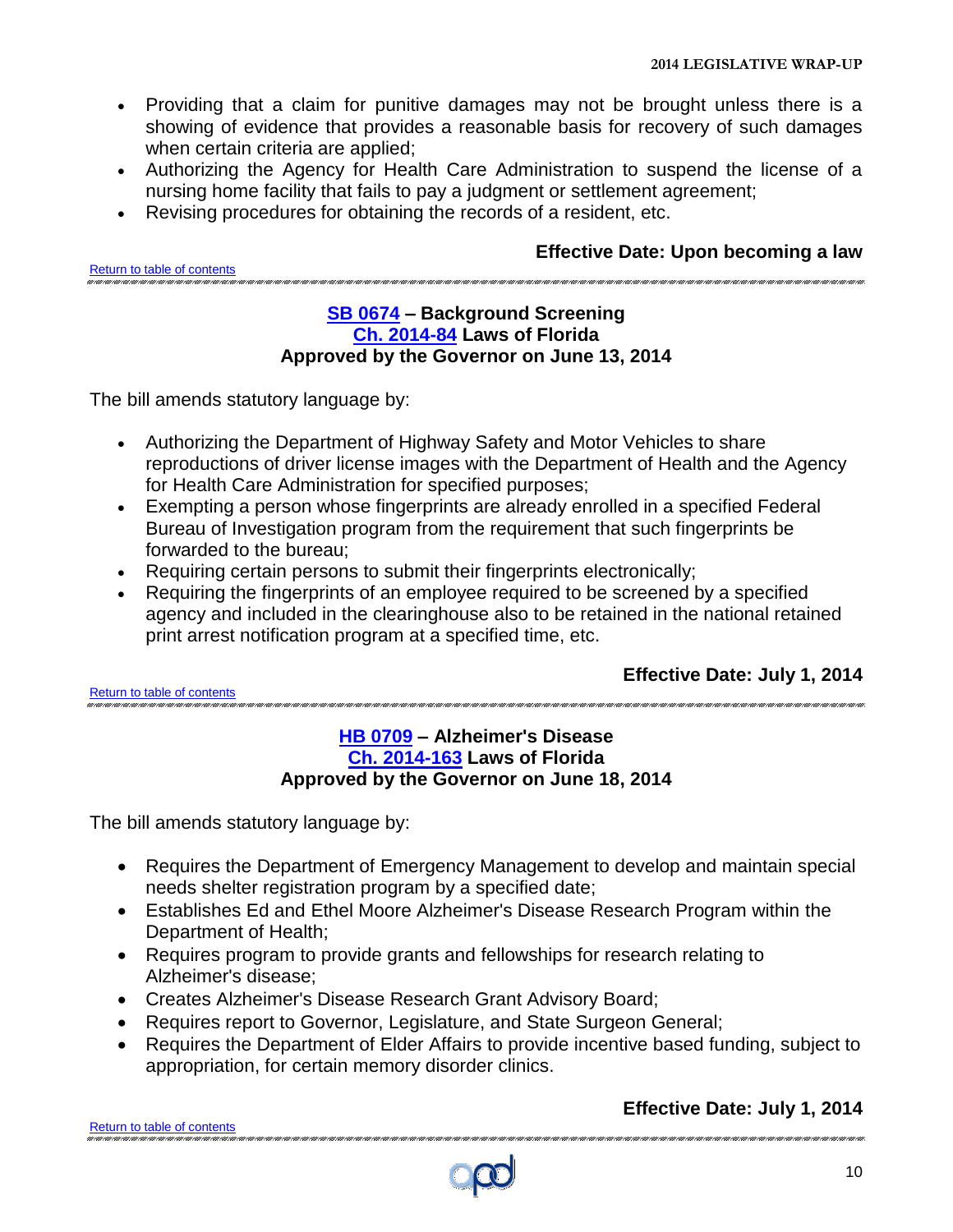#### <span id="page-10-0"></span>**[HB 0711](http://www.myfloridahouse.gov/Sections/Documents/loaddoc.aspx?FileName=_h0711er.docx&DocumentType=Bill&BillNumber=0711&Session=2014) – Public Meetings and Public Records/Alzheimer's Disease Research Grant Advisory Board [Ch. 2014-164](http://laws.flrules.org/2014/164) Laws of Florida Approved by the Governor on June 18, 2014**

The bill amends statutory language by:

- Provides exemption from public records requirements for research grant applications provided to Alzheimer's Disease Research Grant Advisory Board under Ed and Ethel Moore Alzheimer's Disease Research Program and records generated by board relating to review of applications;
- Provides exemption from public meetings requirements for those portions of meetings of board during which research grant applications are discussed;
- Requires recording of closed portions of meetings; provides for legislative review and repeal of exemptions; provides statement of public necessity; provides for contingent effect.

#### **Effective Date: On the same date that HB 709 or similar legislation takes effect**

<span id="page-10-1"></span>[Return to table of contents](#page-1-0)

#### **[SB 0762](http://www.flsenate.gov/Session/Bill/2014/0762/BillText/er/PDF) – Family Care Councils [Ch. 2014-87](http://laws.flrules.org/2014/87) Laws of Florida Approved by the Governor on June 13, 2014**

The bill amends statutory language by:

- Revising the membership of the family care council within each service area of the Agency for Persons with Disabilities;
- Requiring consent of a grandchild's parent or legal guardian for appointment of a grandparent to a family care council;
- Requiring the parent or legal guardian to provide notice of consent to the agency, etc.

**Effective Date: July 1, 2014**

<span id="page-10-2"></span>[Return to table of contents](#page-1-0) 

#### **[SB 0850](http://www.flsenate.gov/Session/Bill/2014/0850/BillText/er/PDF) – Education [Ch. 2014-184](http://laws.flrules.org/2014/184) Laws of Florida Approved by the Governor on June 20, 2014**

- Requiring a school that includes middle grades to include information, data, and instructional strategies in its school improvement plan;
- Requiring a district school board, in consultation with the district school superintendent, to make CAPE Digital Tool certificates and CAPE industry certifications available to students, including students with disabilities, in prekindergarten through grade, to enable students to attain digital skills;

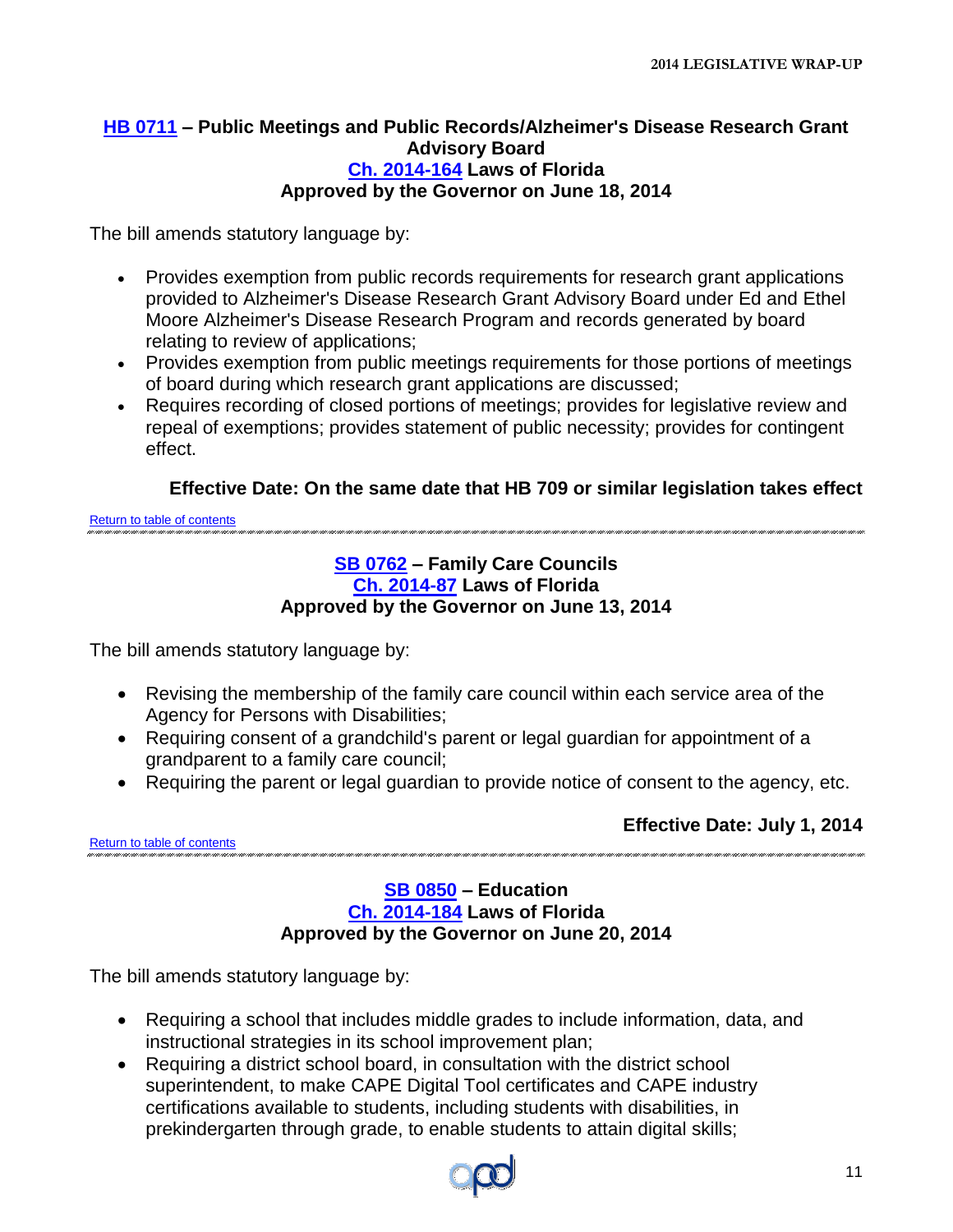Requiring a school district policy that prohibits hazing and establishes consequences for an act of hazing, etc.

**Effective Date: Except as otherwise expressly provided in this act, this act shall take effect upon becoming a law** 

<span id="page-11-0"></span>[Return to table of contents](#page-1-0)

#### **HB [0989](http://www.myfloridahouse.gov/Sections/Documents/loaddoc.aspx?FileName=_h0989er.docx&DocumentType=Bill&BillNumber=0989&Session=2014) – Human Trafficking [Ch. 2014-160](http://laws.flrules.org/2014/160) Laws of Florida Approved by the Governor on June 17, 2014**

The bill amends statutory language by:

- Clarifying the offense of human trafficking; prohibiting the employment of minors in adult theaters;
- Eliminating the statute of limitations for prosecutions under a specified human trafficking provision;
- Repealing provisions relating to procuring a person under the age of 18 for prostitution, selling or buying of minors into prostitution, and reclassification of certain violations involving minors, respectively; providing for expunction of criminal history records of certain criminal charges against victims of human trafficking that did not result in convictions, etc.

#### **Effective Date: October 1, 2014**

<span id="page-11-1"></span>[Return to table of contents](#page-1-0)

#### **[SB 1030](http://www.flsenate.gov/Session/Bill/2014/1030/BillText/er/PDF) – Cannabis [Ch. 2014-157](http://laws.flrules.org/2014/157) Laws of Florida Approved by the Governor on June 16, 2014**

- Citing this act as the "Compassionate Medical Cannabis Act of 2014";
- Authorizing specified physicians to order low-THC cannabis for use by specified patients;
- Requiring the Department of Health to create a compassionate use registry;
- Authorizing certain medical centers to conduct research on cannabidiol and low-THC cannabis;
- Requiring the department to establish an Office of Compassionate Use, etc.
- APPROPRIATION: \$1,000,000.00.

|                             | <b>Effective Date: Upon becoming a law</b> |
|-----------------------------|--------------------------------------------|
| Return to table of contents |                                            |

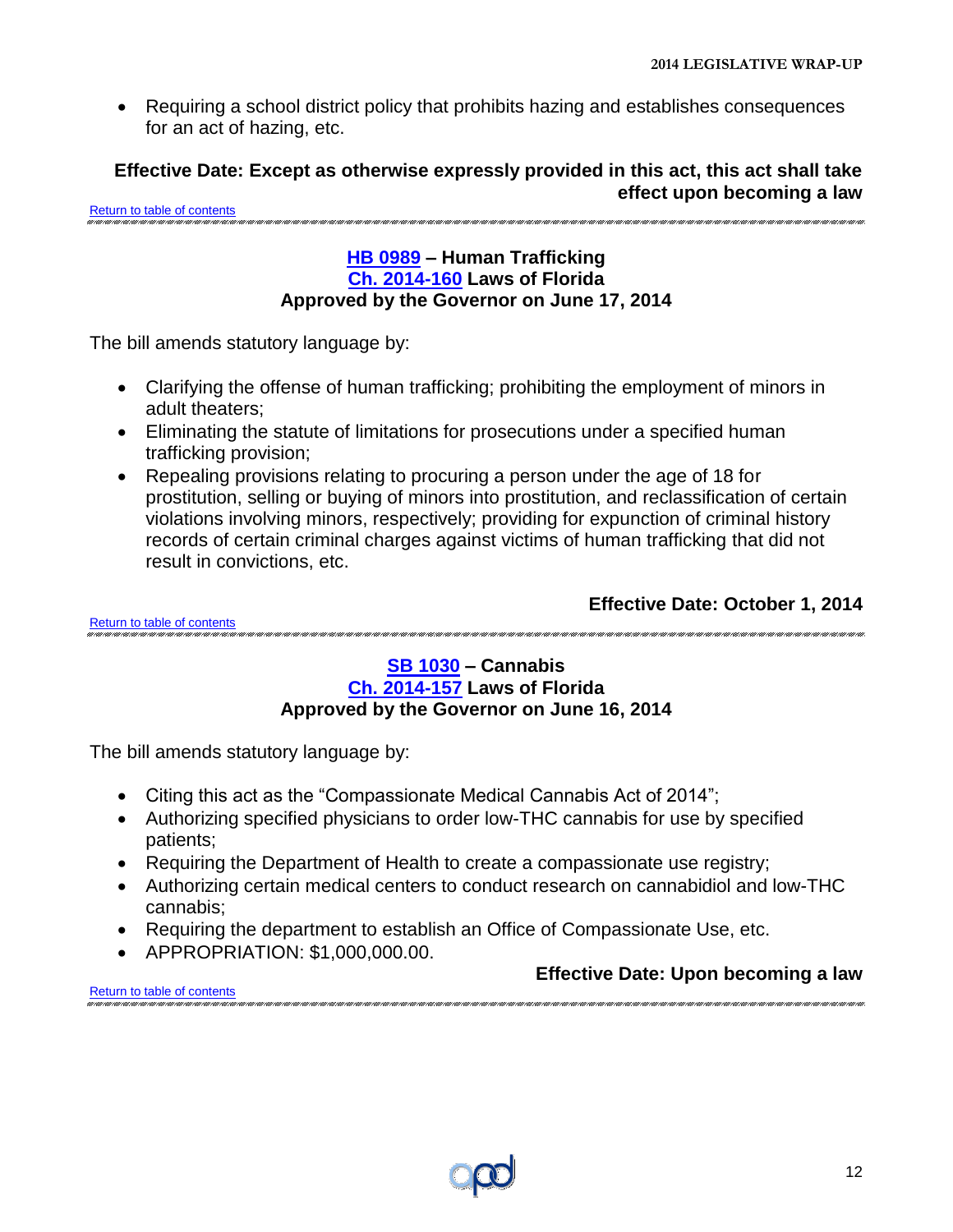#### **[HB 1047](http://www.myfloridahouse.gov/Sections/Documents/loaddoc.aspx?FileName=_h1047er.docx&DocumentType=Bill&BillNumber=1047&Session=2014) – Termination of Pregnancies [Ch. 2014-137](http://laws.flrules.org/2014/137) Laws of Florida Approved by the Governor on June 13, 2014**

<span id="page-12-0"></span>The bill amends statutory language by:

- Revises circumstances under which pregnancy in third trimester may be terminated;
- Authorizes administrative discipline for violation of certain provisions by certain licensed professionals;
- Requires physician to perform certain examinations to determine viability of fetus;
- Prohibits abortion of viable fetus outside of hospital.

<span id="page-12-1"></span>**Effective Date: July 1, 2014** [Return to table of contents](#page-1-0) 

#### **[SB 1666](http://www.flsenate.gov/Session/Bill/2014/1666/BillText/er/PDF) – Child Welfare [Ch. 2014-224](http://laws.flrules.org/2014/224) Laws of Florida Approved by the Governor on June 23, 2014**

The bill amends statutory language by:

- Requiring the Secretary the Department of Children and Families to appoint an Assistant Secretary for Child Welfare;
- Providing qualifications and responsibilities;
- Requiring alleged incidents of juvenile sexual abuse involving specified children to be Reported to the department's central abuse hotline;
- Requiring the department to conduct specified investigations using critical incident rapid response teams;
- Requiring the use of safety plans in child protection investigations in cases of present or impending danger, etc.

**Effective Date: July 1, 2014**

<span id="page-12-2"></span>[Return to table of contents](#page-1-0) .<br>ראו לא ראו מס הארגאי מאו אוראו מאראו הארגאי מאו או מאו מאו מאראו הארגאי מאו מאראו מאו מאו מאו מאו מאו מאו מאראו האר

#### **[HB 7055](http://www.myfloridahouse.gov/Sections/Documents/loaddoc.aspx?FileName=_h7055er.docx&DocumentType=Bill&BillNumber=7055&Session=2014) – Juvenile Justice [Ch. 2014-162](http://laws.flrules.org/2014/162) Laws of Florida Approved by the Governor on June 17, 2014**

- Revises numerous provisions relating to juvenile justice;
- Clarifies jurisdictional age restrictions;
- Provides for placement of child in secure detention for contempt of court;
- Revises intake process:
- Requires child to be held in secure detention under certain circumstances;
- Clarifies procedures for releasing child before detention hearing;

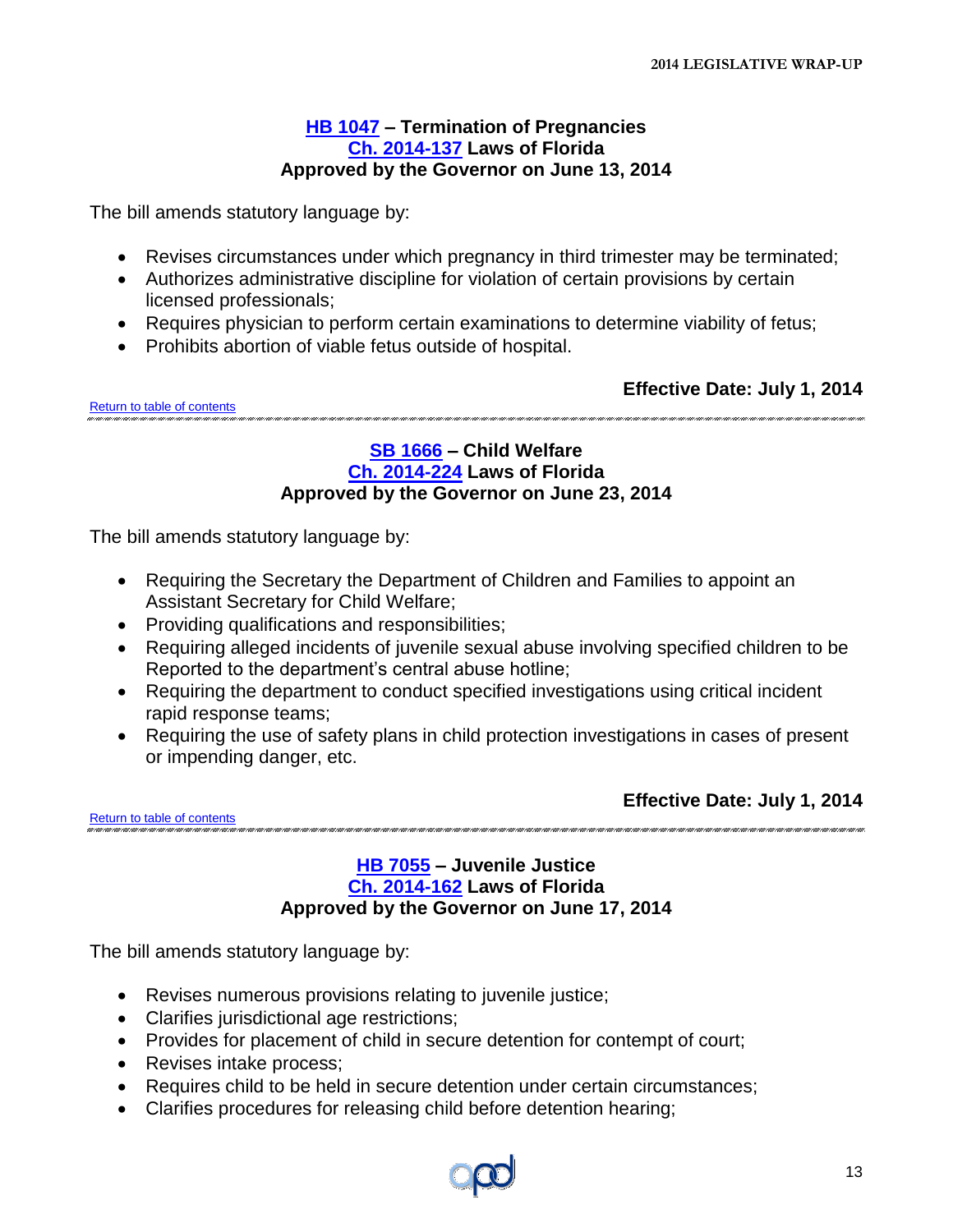- Clarifies when court may order continued detention; revises procedures for transferring child to another detention status;
- Provides new notification requirements when child leaves secure detention;
- Requires the Department of Juvenile Justice (DJJ) to notify specified parties when child absconds;
- Provides for alternative consequence to address noncompliance with technical probation conditions;
- Expands transition-to-adulthood services to all children; provides for Comprehensive Accountability Report;
- Limits amount DJJ may pay for health care services; provides for criminal penalties for specified employees who inflict neglect upon juvenile offenders;
- Conforms provisions.

**Effective Date: July 1, 2014**

<span id="page-13-0"></span>[Return to table of contents](#page-1-0) 

#### **[HB 7141](http://www.myfloridahouse.gov/Sections/Documents/loaddoc.aspx?FileName=_h7141er.docx&DocumentType=Bill&BillNumber=7141&Session=2014) – Human Trafficking [Ch. 2014-161](http://laws.flrules.org/2014/161) Laws of Florida Approved by the Governor on June 17, 2014**

The bill amends statutory language by:

- Requires the Department of Children and Families (DCF) to employ screening and assessment instruments to determine appropriate services provided to sexually exploited children;
- Provides criteria for placement in safe houses and safe foster homes;
- Directs DCF, the Department of Juvenile Justice, and lead agencies to participate in coordination of local responses to human trafficking;
- Authorizes department to certify safe houses and safe foster homes and provides requirements for certification;
- Authorizes placement of child in settings other than safe houses and safe foster homes under certain conditions;
- Creates Statewide Council on Human Trafficking; provides for transfer of general revenue funds and establishes positions.

[Return to table of contents](#page-1-0)

**Effective Date: July 1, 2014**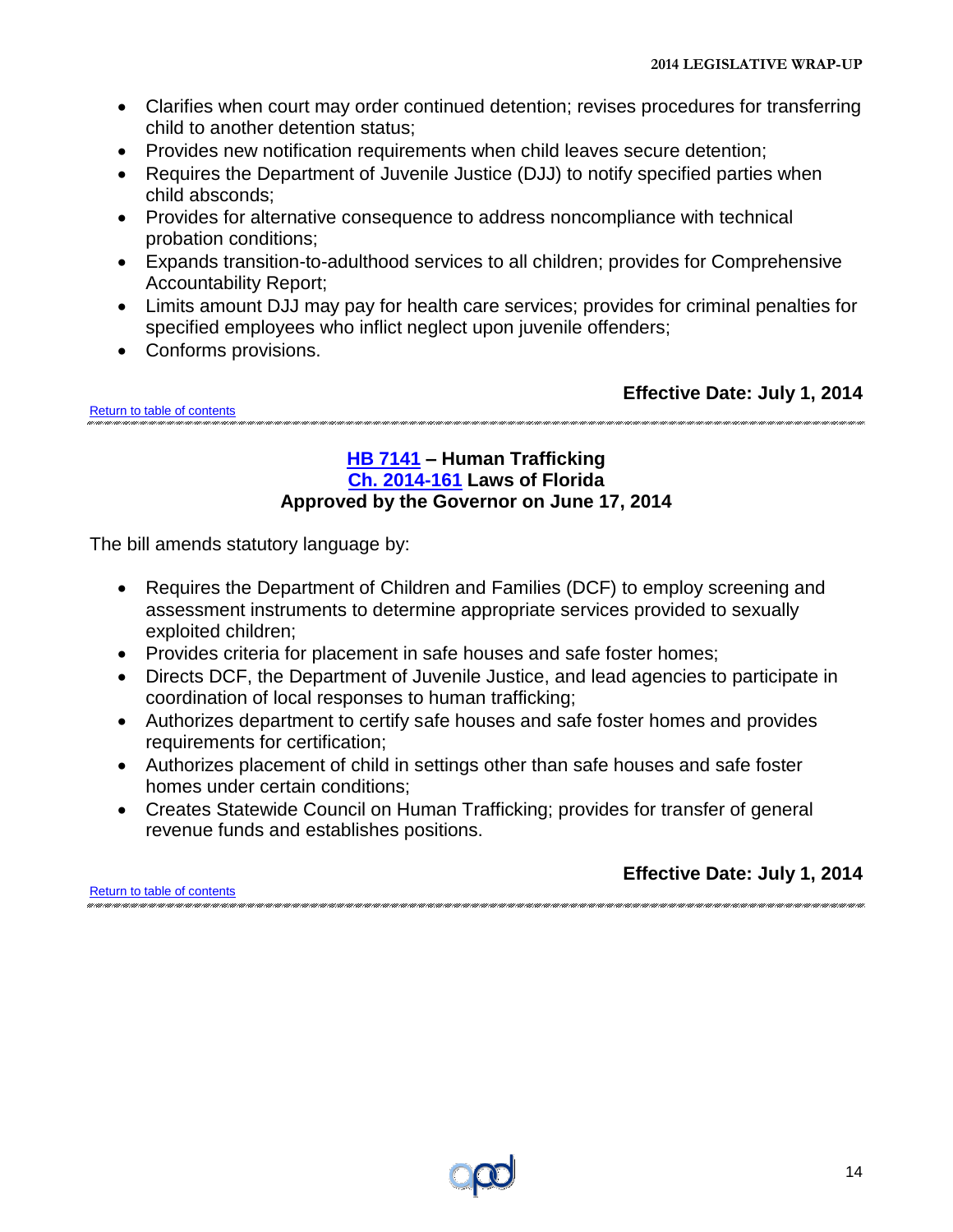### *APPROPRIATIONS UPDATE*

<span id="page-14-0"></span>*The following is an overview of the budget for the Agency for Persons with Disabilities passed by the Florida Legislature during the 2014 Regular Legislative Session.*

### **[HB 5001](http://www.myfloridahouse.gov/Sections/Documents/loaddoc.aspx?FileName=er_GAA.pdf&DocumentType=Bill&BillNumber=5001&Session=2014) – General Appropriations Act [Ch. 2014-51](http://laws.flrules.org/2014/51) Laws of Florida Approved by the Governor on June 2, 2014, with Line Item Vetoes**

#### **Major funding decisions:**

The funding for the Agency for Persons with Disabilities totals over \$1.15 billion.

- Transition customers from the Home and Community-Based Services (HCBS) Medicaid waiver waiting list to the HCBS Medicaid waiver – Increase of \$8.1 million in General Revenue, \$11.9 million in Trust Funds, \$20 million total funds.
- Increase Adult Day Training rates in the HCBS waiver Increase of \$522,344 in General Revenue, \$769,308 in Trust Funds, \$1.29 million total funds.
- Any unexpended balance in the HCBS Medicaid waiver category for FY 2013-14 will revert and be appropriated in FY 2014-15 in a Lump Sum category to be used for increases in cost plans resulting from the application of the U.S. Department of Labor Fair Labor Standards to Domestic Service rule effective January 2015 or for increases in such cost plans resulting from lawsuits against the agency.
- Employment and Internships Program (IFS category) Continuation of \$500,000 for Employment in nonrecurring General Revenue.
- \$400,000 for Actuarial Services to analyze rates for live-in waiver services.
- Additional \$4.57 million to support workload increase for fair hearings for HCBS Medicaid waiver clients.
- There are 7 special member projects included in the agency's appropriation:
	- o \$650,000 in nonrecurring funds is provided for Quest Kids.
	- o \$78,300 in nonrecurring funds is provided to the Arc of Jacksonville Village for provides services to people with intellectual and developmental disabilities.
	- o \$100,000 in nonrecurring funds is provided for Easter Seals of Volusia County to provide autism assessment and diagnostic services.
	- $\circ$  \$2 million in nonrecurring funds is provided to the Arc of Florida for additional dental services.

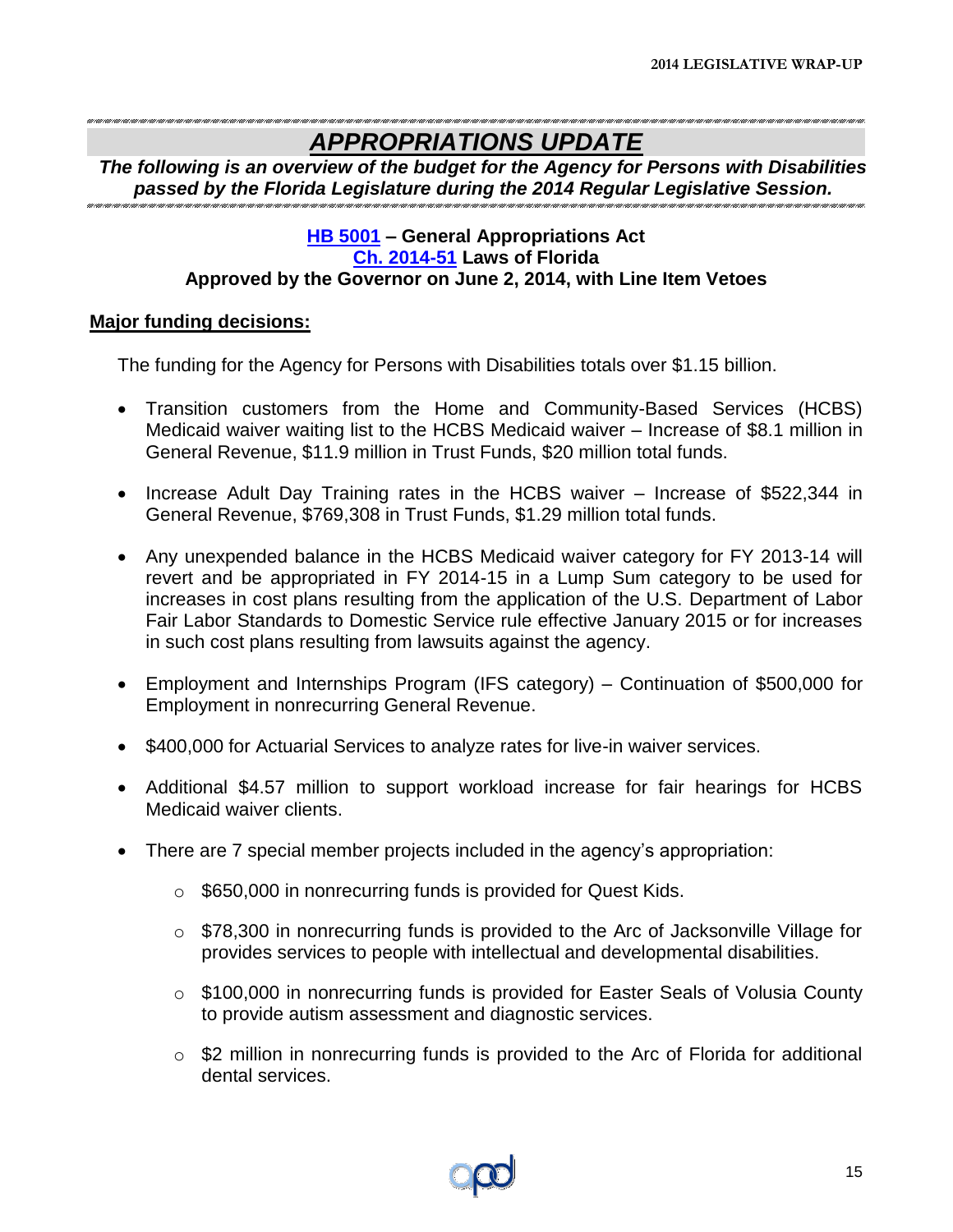- o \$175,000 in nonrecurring funds is provided for the MACtown Fitness and Wellness Center for services to people with intellectual and developmental disabilities.
- o \$667,000 in recurring funds is provided for Nemours Children's Hospital for early diagnosis and treatment of autism.
- o \$2 million in recurring funds is provided to the Gateway Arc in Pensacola for residential support for job placement for persons with disabilities.
- Increase the Personal Needs Allowance for residents of Sunland Center, Tacachale Center, and the Developmental Disabilities Defendant Program from \$35 to \$105 per month - \$218,085 of recurring General Revenue and \$321,195 in recurring Trust Funds, \$539,280 total funds.
- \$2.67 million in Fixed Capital Outlay is provided for critical repairs and maintenance to state facilities.
- \$1 million in Fixed Capital Outlay is provided to William J. (Billy Joe) Rish Recreational Park for renovations and restorations.
- An administrative reduction of 43.50 FTE and \$914,163 in Trust Fund budget authority for the Regions and State Office.

Additionally, note Back of Bill item: Client Data Management and Electronic Visit Verification project – \$750,000 in nonrecurring General Revenue, \$750,000 in nonrecurring Trust Fund, \$1.5 million nonrecurring total funding – reverted from FY 2013-14 and appropriated for FY 2014-15.

### **Effective Date: July 1, 2014, or upon becoming law, whichever occurs later**

<span id="page-15-0"></span>[Return to table of contents](#page-1-0)

#### **[HB 5003](http://www.myfloridahouse.gov/Sections/Documents/loaddoc.aspx?FileName=_h5003er.docx&DocumentType=Bill&BillNumber=5003&Session=2014) – Implementing the General Appropriations Act [Ch. 2014-53](http://laws.flrules.org/2014/53) Laws of Florida Approved by the Governor on June 2, 2014**

### **Major funding decisions:**

- Implements specific appropriations of the General Appropriations Act for the 2014-2015 fiscal year.
- Section 9. (1) In order to implement Specific Appropriation 268 of the 2014-2015 General Appropriations Act, and notwithstanding s. 393.065(5), Florida Statutes, individuals on the Medicaid home and community-based waiver programs wait list shall be offered a slot in the waiver as follows:

(a) Individuals in category 1, which includes clients deemed to be in crisis as described in rule, shall be given first priority in moving from the wait list to the waiver.

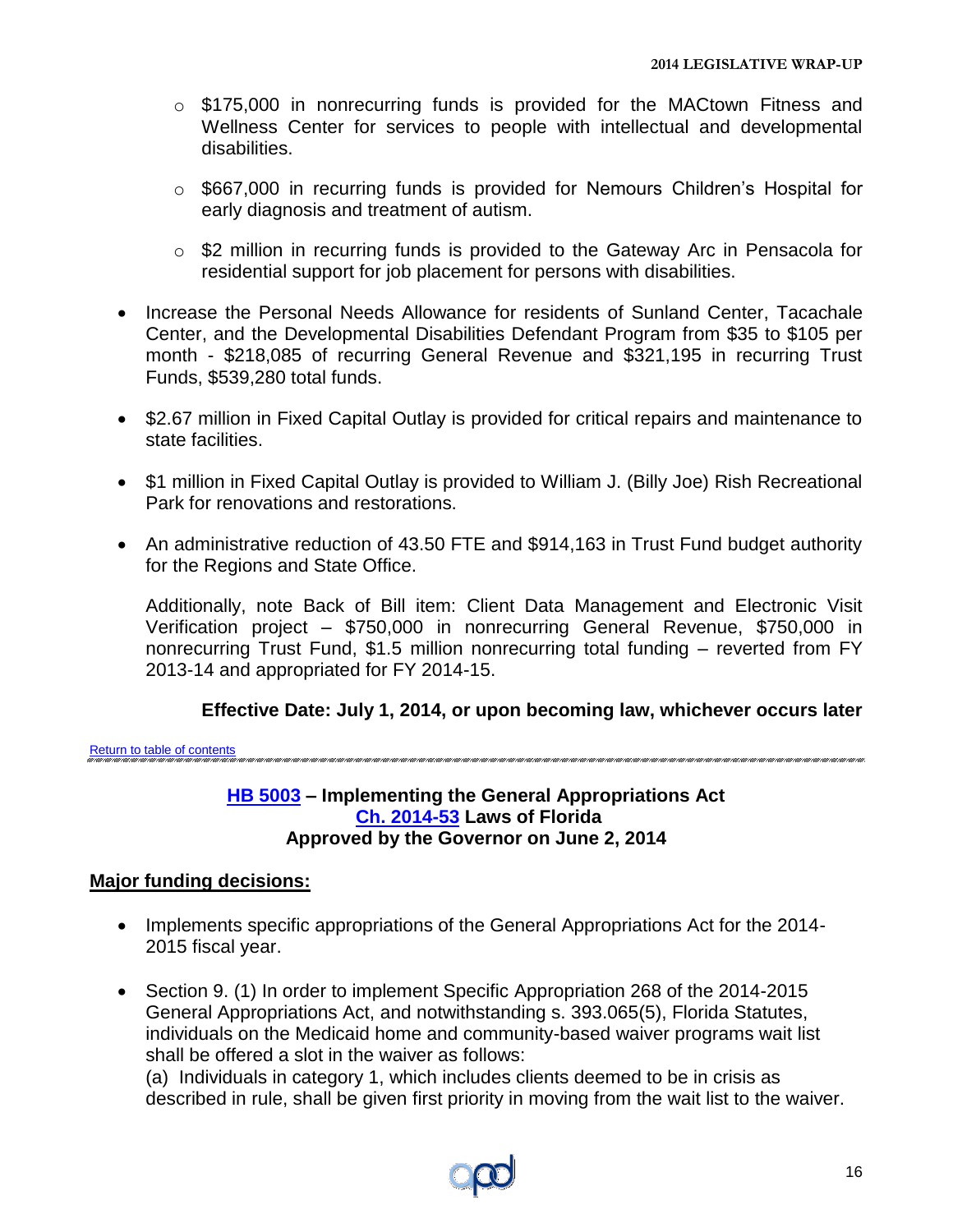(b) Individuals in category 2 at the time of finalization of an adoption with placement in a family home, reunification with family members with placement in a family home, or permanent placement with a relative in a family home, shall be moved to the waiver. (c) In selecting individuals in category 3 or category 4, the Agency for Persons with Disabilities shall use the Agency for Persons with Disabilities Wait List Prioritization Tool, dated March 15, 2013. Those individuals whose needs score highest on the Wait List Prioritization Tool shall be moved to the waiver during the 2014-2015 fiscal year, to the extent funds are available.

(2) The agency shall allow an individual who meets the eligibility requirements of s. 393.065(1), Florida Statutes, to receive home and community-based services in this state if the individual's parent or legal guardian is an active-duty military servicemember and, at the time of the servicemember's transfer to Florida, the individual was receiving home and community based services in another state.

(3) Upon the placement of individuals on the waiver 251 pursuant to subsection (1), individuals remaining on the wait list are deemed not to have been substantially affected by agency action and are, therefore, not entitled to a hearing under s. 393.125, Florida Statutes, or administrative proceeding under chapter 120, Florida Statutes. This section expires July 1, 2015.

**Effective Date: July 1, 2014, except as otherwise provided.** [Return to table of contents](#page-1-0)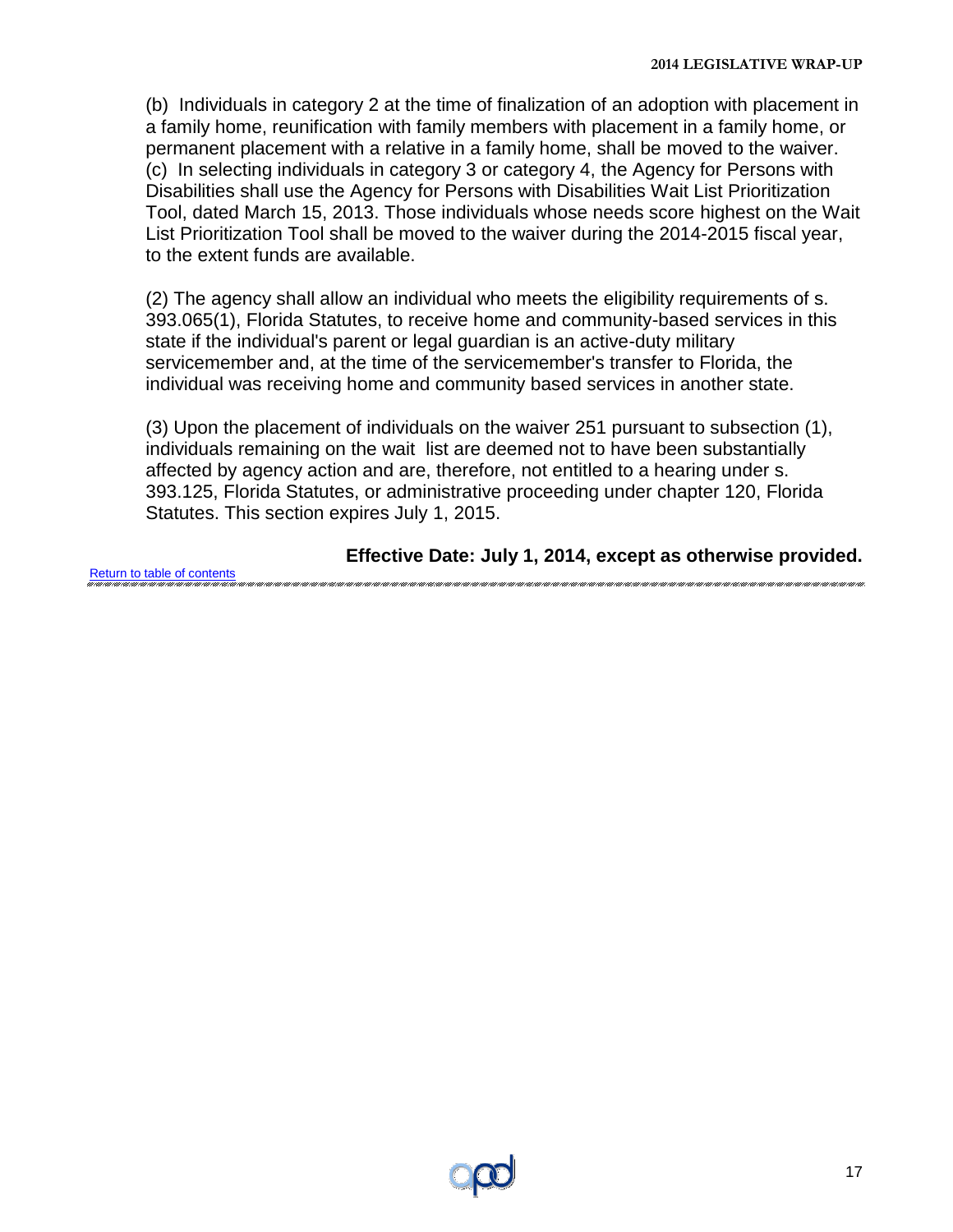|                                |                                      | Agency for Persons with Disabilities FY 2014-2015          |            |                     |            |                  |  |
|--------------------------------|--------------------------------------|------------------------------------------------------------|------------|---------------------|------------|------------------|--|
|                                |                                      |                                                            |            | FY 2013-2014        |            | FY 2014-2015     |  |
| <b>Budget</b><br><b>Entity</b> | <b>Budget</b><br><b>Entity Title</b> | <b>Appropriation Category Title</b>                        | <b>FTE</b> | <b>ALL FUNDS</b>    | <b>FTE</b> | <b>ALL FUNDS</b> |  |
| 67100100                       |                                      | HOME AND COMMUNITY SERVICES                                |            |                     |            |                  |  |
|                                |                                      | <b>SALARIES AND BENEFITS</b>                               | 280.50     | 12,786,322          | 395.00     | 19,877,479       |  |
|                                |                                      | OTHER PERSONAL SERVICES                                    |            | 3,942,276           |            | 4,323,955        |  |
|                                |                                      | <b>EXPENSES</b>                                            |            | 2,214,329           |            | 2,947,151        |  |
|                                |                                      | OPERATING CAPITAL OUTLAY                                   |            | 35,394              |            | 35,394           |  |
|                                |                                      | <b>G/A-INDIVIDUAL AND FAMILY</b>                           |            | 15,186,771          |            | 15,186,771       |  |
|                                |                                      | ROOM AND BOARD PAYMENTS                                    |            | 2,839,201           |            | 2,839,201        |  |
|                                |                                      | <b>CONTRACTED SERVICES</b>                                 |            | 139,231             |            | 4,822,181        |  |
|                                |                                      | <b>G/A-CONTRACTED SERVICES</b>                             |            | 2,988,276           |            | 5,670,300        |  |
|                                |                                      | HOME/COMM SERVICES WAIVER                                  |            | 915,250,356         |            | 938,623,341      |  |
|                                |                                      | <b>RISK MANAGEMENT INSURANCE</b>                           |            | 188,676             |            | 172,620          |  |
|                                |                                      | TR/DMS/HR SVCS/STW CONTRCT                                 |            | 98,702              |            | 144,773          |  |
| 67100100 Total                 |                                      |                                                            | 280.50     | 955,669,534         | 395.00     | 994,643,166      |  |
| 67100200                       |                                      | PROGRAM MGT AND COMPLIANCE<br><b>SALARIES AND BENEFITS</b> | 322.00     | 19,844,145          | 165.00     | 13,936,221       |  |
|                                |                                      | OTHER PERSONAL SERVICES                                    |            | 674,855             |            | 762,081          |  |
|                                |                                      | <b>EXPENSES</b>                                            |            | 3,147,238           |            | 2,367,117        |  |
|                                |                                      | OPERATING CAPITAL OUTLAY                                   |            | $\overline{27,774}$ |            | 27,774           |  |
|                                |                                      | TRANS TO DIV ADM HEARINGS                                  |            | 154,473             |            | 111,453          |  |
|                                |                                      | <b>CONTRACTED SERVICES</b>                                 |            | 381,575             |            | 497,251          |  |
|                                |                                      | <b>G/A-CONTRACTED SERVICES</b>                             |            | 2,013,289           |            | 2,790,078        |  |
|                                |                                      | <b>G/A-CONTRACT PROF SERVICES</b>                          |            | 3,874               |            | 3,874            |  |
|                                |                                      | RISK MANAGEMENT INSURANCE                                  |            | 270,104             |            | 205,995          |  |
|                                |                                      | HOME AND COMM SERV ADMIN                                   |            | 6,617,252           |            | 7,172,076        |  |
|                                |                                      | TR/DMS/HR SVCS/STW CONTRCT                                 |            | 125,667             |            | 70,875           |  |
|                                |                                      | CLIENT DATA MANAGEMENT SYS                                 |            | 1,500,000           |            | 1,500,000        |  |
|                                |                                      | <b>DCF DATA CENTER</b>                                     |            | 302,438             |            |                  |  |
|                                |                                      | SOUTHWOOD SRC                                              |            | 132,305             |            | 141,856          |  |
|                                |                                      | NORTHWOOD SRC (NSRC)                                       |            | 123,593             |            | 136,774          |  |
| 67100200 Total                 |                                      |                                                            | 322.00     | 35,318,582          | 165.00     | 29,723,425       |  |
| 67100300                       |                                      | DEV DISAB PUBLIC FACIL                                     |            |                     |            |                  |  |
|                                |                                      | SALARIES AND BENEFITS                                      | 2,305.50   | 93,758,586          | 2,305.50   | 100,887,172      |  |
|                                |                                      | OTHER PERSONAL SERVICES                                    |            | 1,833,206           |            | 1,929,050        |  |
|                                |                                      | <b>EXPENSES</b>                                            |            | 6,282,828           |            | 6,822,108        |  |
|                                |                                      | OPERATING CAPITAL OUTLAY                                   |            | 261,020             |            | 261,020          |  |
|                                |                                      | <b>FOOD PRODUCTS</b>                                       |            | 2,363,848           |            | 2,363,848        |  |
|                                |                                      | APD/FCO NEEDS/CEN MGD FACS                                 |            | 1,400,000           |            | 3,664,300        |  |
|                                |                                      | CONTRACTED SERVICES                                        |            | 1,951,178           |            | 1,951,178        |  |
|                                |                                      | <b>G/A-CONTRACT PROF SERVICES</b>                          |            | 5,016,410           |            | 5,016,410        |  |
|                                |                                      | PRESCRIBED MEDICINE/DRUGS                                  |            | 1,145,923           |            | 1,145,923        |  |
|                                |                                      | RISK MANAGEMENT INSURANCE                                  |            | 5,849,449           |            | 5,709,106        |  |
|                                |                                      | SALARY INCENTIVE PAYMENTS                                  |            | 18,751              |            | 18,751           |  |
|                                |                                      | TR/DMS/HR SVCS/STW CONTRCT                                 |            | 895,454             |            | 859,725          |  |
|                                |                                      | <b>ARC VILLAGE</b>                                         |            | 2,000,000           |            |                  |  |
| 67100300 Total                 |                                      |                                                            | 2,305.50   | 122,776,653         | 2,305.50   | 130,628,591      |  |
| <b>Grand Total</b>             |                                      |                                                            | 2,908.00   | 1,113,764,769       | 2,865.50   | 1,154,995,182    |  |

anna ann an chaill an chaill an chaill an chaill an chaill an chaill ann an chaill an chaill an chaill an chaill an chaill an chaill an chaill an chaill an chaill an chaill an chaill an

 $\circ \infty$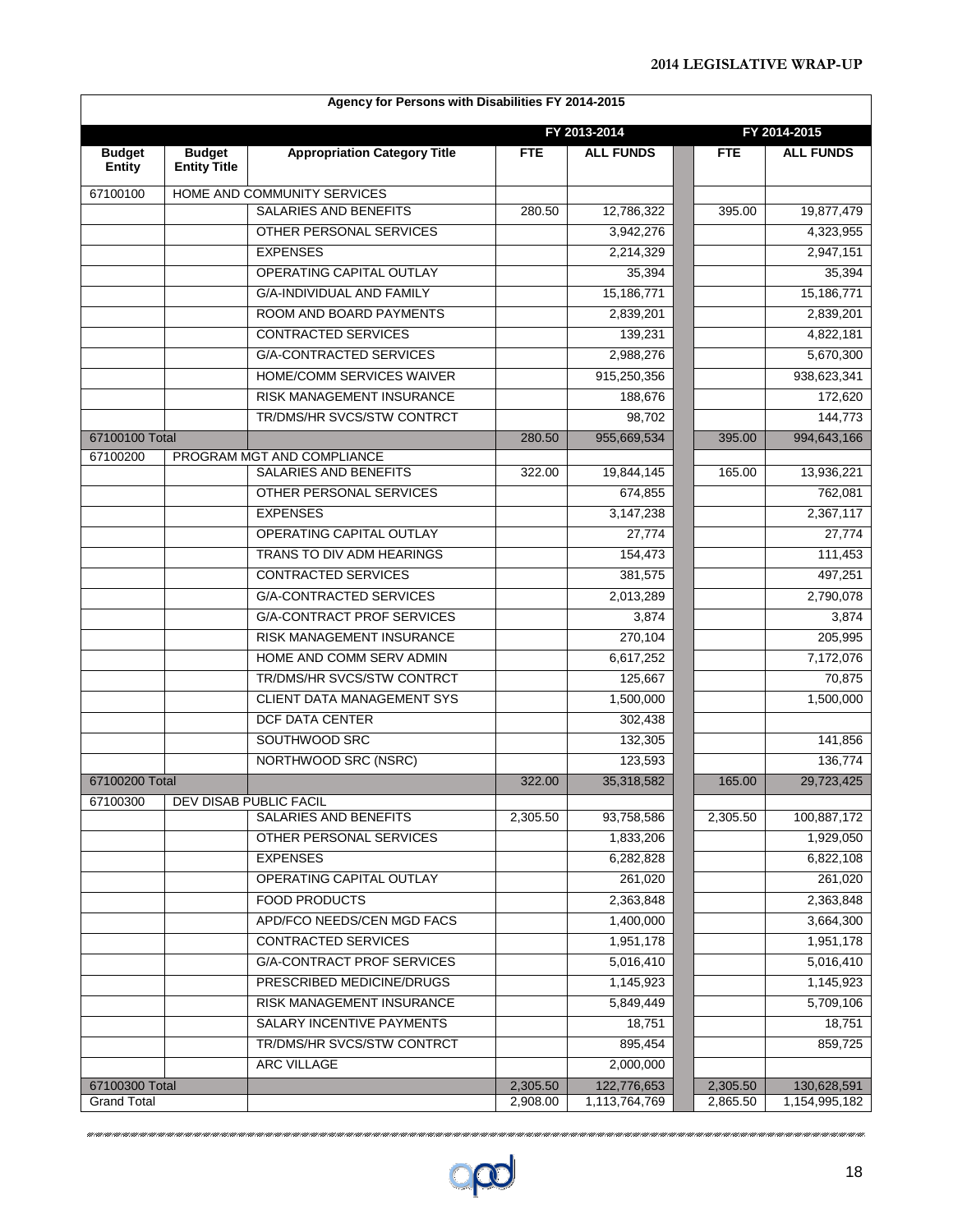### *ADMINISTRATIVE BILLS*

*The following is an overview of administrative bills of interest to the Agency for Persons with Disabilities passed by the Florida Legislature during the 2014 Regular Legislative Session.*

#### <span id="page-18-0"></span>**Click on the bill number to view bill language**

#### **[HB 0009](http://www.myfloridahouse.gov/Sections/Documents/loaddoc.aspx?FileName=_h0009er.docx&DocumentType=Bill&BillNumber=0009&Session=2014) – Legislature [Ch. 2014-106](http://laws.flrules.org/2014/106) Laws of Florida Approved by the Governor on June 13, 2014**

The bill amends statutory language by:

 Fixing the date for convening the regular session of the Legislature in the year 2016, etc.

**Effective Date: Upon becoming a law**

<span id="page-18-1"></span>[Return to table of contents](#page-1-0)

#### **[SB 0256](http://www.flsenate.gov/Session/Bill/2014/0256/BillText/er/PDF) – Public Records/Forensic Behavioral Health Evaluation [Ch. 2014-67](http://laws.flrules.org/2014/67) Laws of Florida Approved by the Governor on June 13, 2014**

The bill amends statutory language by:

- Creating an exemption from public records requirements for a forensic behavioral health evaluation filed with a court;
- Providing retroactive application; providing a statement of public necessity, etc.

**[Return to table of contents](#page-1-0)** 

**Effective Date: July 1, 2014**

#### <span id="page-18-2"></span>**[SB 0390](http://www.flsenate.gov/Session/Bill/2014/0390/BillText/er/PDF) – Public Records/Identifying Information of Personnel of Department of Health [Ch. 2014-72](http://laws.flrules.org/2014/72) Laws of Florida Approved by the Governor on June 13, 2014**

The bill amends statutory language by:

- Providing an exemption from public records requirements for certain identifying information of specific current and former personnel of the Department of Health and the spouses and children of such personnel, under specified circumstances;
- Providing for future legislative review and repeal of the exemption under the Open Government Sunset Review Act;
- Providing a statement of public necessity, etc.

#### **Effective Date: Upon becoming law**

[Return to table of contents](#page-1-0)

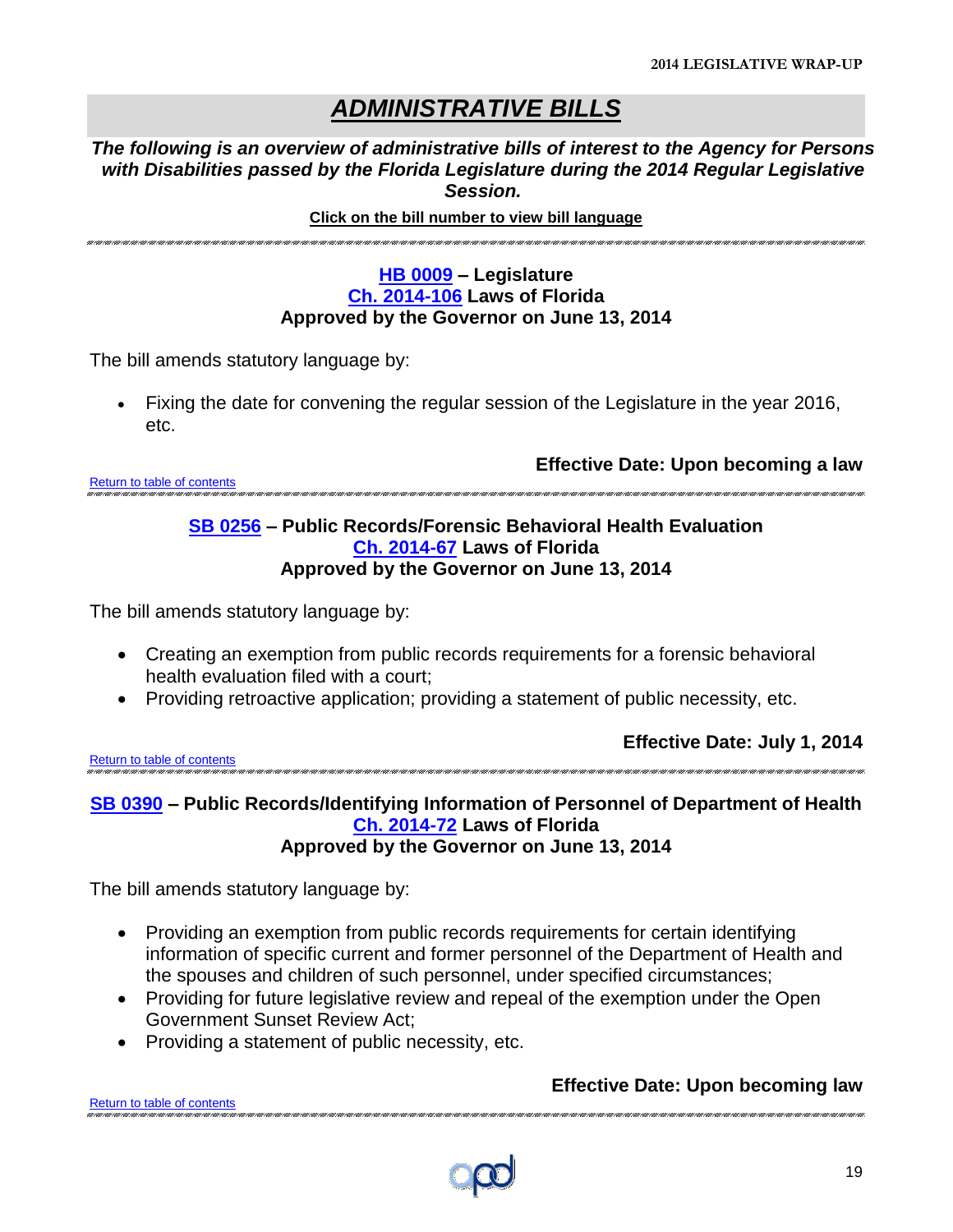#### **[HB 0953](http://www.myfloridahouse.gov/Sections/Documents/loaddoc.aspx?FileName=_h0953er.docx&DocumentType=Bill&BillNumber=0953&Session=2014) – State Contracting [Ch. 2014-135](http://laws.flrules.org/2014/135) Laws of Florida Approved by the Governor on June 13, 2014**

<span id="page-19-0"></span>The bill amends statutory language by:

- Revises criteria for evaluating proposal to include consideration of prior relevant experience of vendor;
- Revising criteria for evaluating response to agency's invitation to negotiate to include consideration of prior relevant experience of vendor.

**Effective Date: July 1, 2014**

<span id="page-19-1"></span>[Return to table of contents](#page-1-0) 

#### **[HB 0955](http://www.myfloridahouse.gov/Sections/Documents/loaddoc.aspx?FileName=_h0955er.docx&DocumentType=Bill&BillNumber=0955&Session=2014) – Fish and Wildlife Conservation Commission [Ch. 2014-136](http://laws.flrules.org/2014/136) Laws of Florida Approved by the Governor on June 13, 2014**

The bill amends statutory language by:

- Revises provisions relating to hunting and fishing licenses, permits, and authorizations, boating safety courses, and use of moneys collected from vessel registration fees;
- Repeals provisions relating to cooperative agreements with U.S. Forest Service, certain spiny lobster licenses, gear license fees, and certain haul seine and trawl permits.

**Effective Date: July 1, 2014**

<span id="page-19-2"></span>[Return to table of contents](#page-1-0)

#### **[SB 1194](http://www.flsenate.gov/Session/Bill/2014/1194/BillText/er/PDF) – Citizen Support and Direct-support Organizations [Ch. 2014-96](http://laws.flrules.org/2014/96) Laws of Florida Approved by the Governor on June 13, 2014**

The bill amends statutory language by:

- Providing for future review and repeal of provisions authorizing governmental entities to establish and operate direct-support organizations;
- Requiring citizen support and direct-support organizations to annually submit certain information to the appropriate agency;
- Requiring each agency receiving such information to post submissions on the agency's website;
- Requiring that each citizen support organization or direct-support organization created or authorized by law be subject to legislative review and repeal, etc.

#### **Effective Date: Upon becoming a law**

[Return to table of contents](#page-1-0)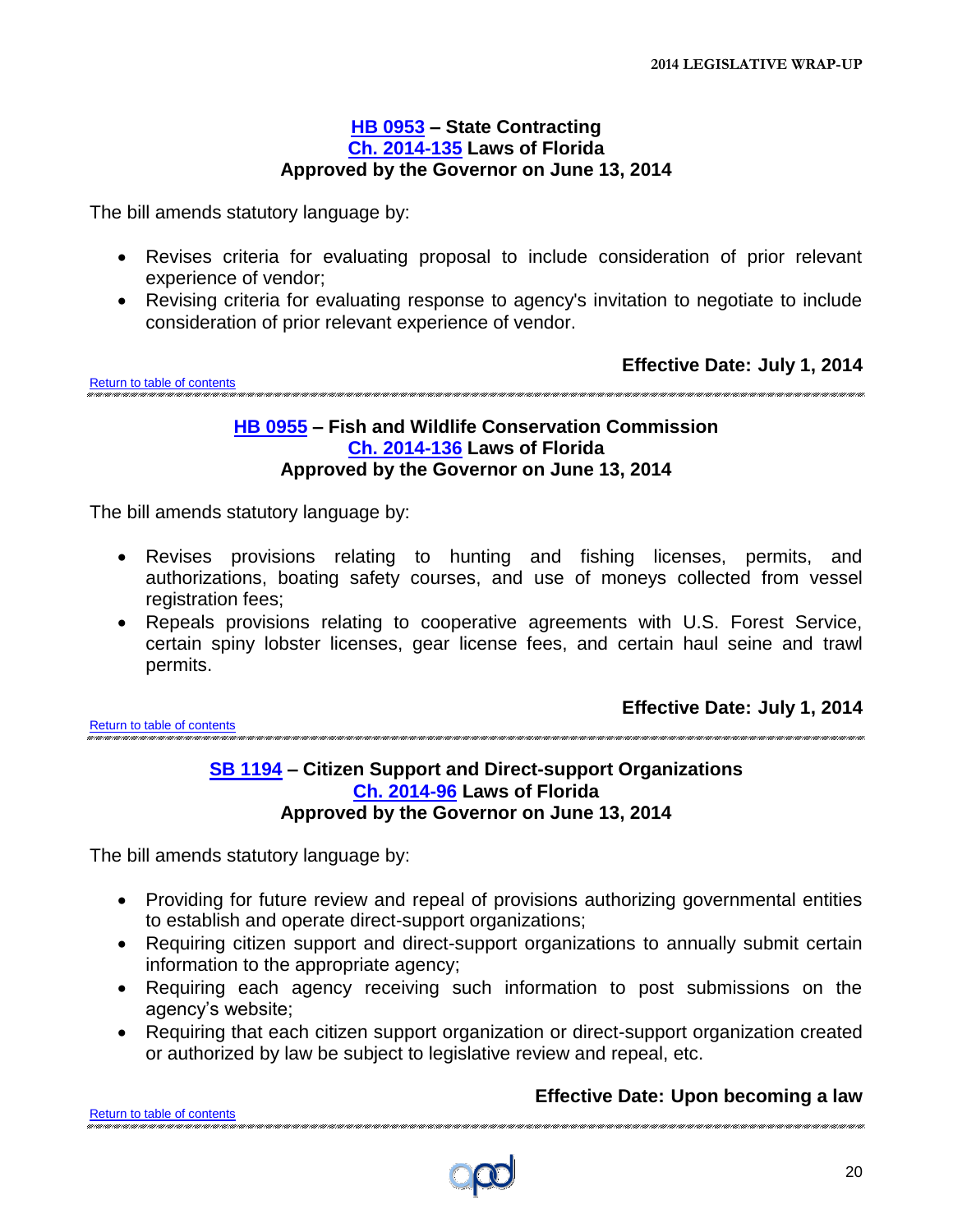#### **[HB 1385](http://www.myfloridahouse.gov/Sections/Documents/loaddoc.aspx?FileName=_h1385er.docx&DocumentType=Bill&BillNumber=1385&Session=2014) – Inspectors General [Ch. 2014-144](http://laws.flrules.org/2014/144) Laws of Florida Approved by the Governor on June 13, 2014**

<span id="page-20-0"></span>The bill amends statutory language by:

 Revises provisions relating to duties, appointment, and removal of Chief Inspector General and agency inspectors general.

**Effective Date: July 1, 2014**

<span id="page-20-1"></span>[Return to table of contents](#page-1-0)

#### **[SB 1678](http://www.flsenate.gov/Session/Bill/2014/1678/BillText/er/PDF) – OGSR/Agency Personnel Information [Ch. 2014-105](http://laws.flrules.org/2014/105) Laws of Florida Approved by the Governor on June 13, 2014**

The bill amends statutory language by:

- Amending provisions which provide an exemption from public records requirements for social security numbers of current and former agency employees held by an employing agency;
- Saving the exemption from repeal under the Open Government Sunset Review Act;
- Authorizing an employing agency to disclose the social security number of a current or former agency employee under certain circumstances, etc.

<span id="page-20-2"></span>[Return to table of contents](#page-1-0)

**Effective Date: October 1, 2014**

#### **[HB 5005](http://www.myfloridahouse.gov/Sections/Documents/loaddoc.aspx?FileName=_h5005er.docx&DocumentType=Bill&BillNumber=5005&Session=2014) – State-Administered Retirement Systems [Ch. 2014-54](http://laws.flrules.org/2014/54) Laws of Florida Approved by the Governor on June 2, 2014**

The bill amends statutory language by:

- Increasing the employer contribution to the retiree health insurance subsidy for members of a state-administered plan, Elected Officers' Class, Senior Management Service Class, and Regular, Special Risk, and Special Risk Administrative Support Classes;
- Revising the amount of employer contributions for the next fiscal year;

- Revising terminology to refer to an employer assessment to offset the costs of administering the investment plan and providing education services;
- Providing findings of important state interests, etc.

[Return to table of contents](#page-1-0)

#### **Effective Date: July 1, 2014**



21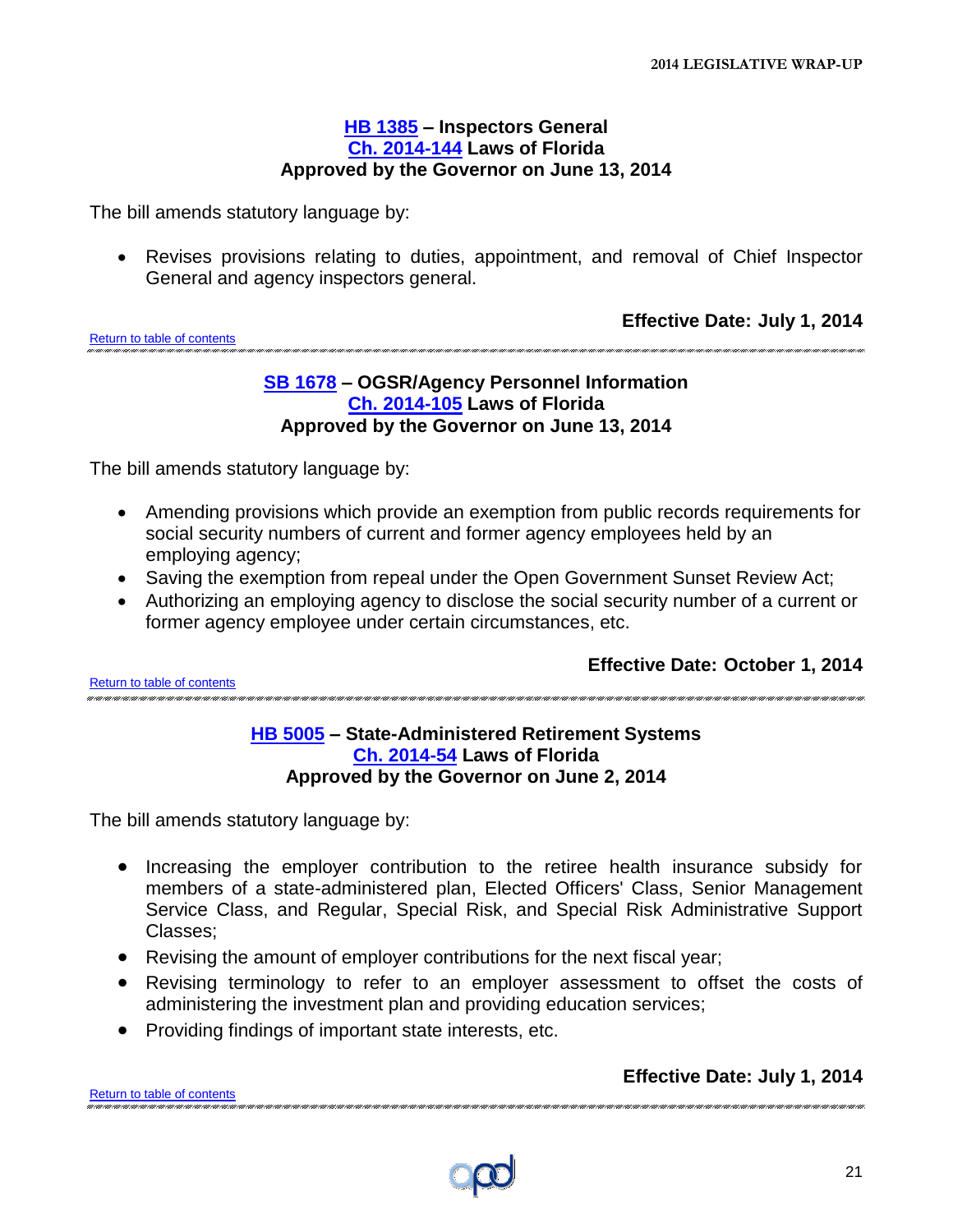#### **[HB 5007](http://www.myfloridahouse.gov/Sections/Documents/loaddoc.aspx?FileName=_h5007er.docx&DocumentType=Bill&BillNumber=5007&Session=2014) – State Employees [Ch. 2014-55](http://laws.flrules.org/2014/55) Laws of Florida Approved by the Governor on June 2, 2014**

<span id="page-21-0"></span>The bill amends statutory language by:

- Providing for the resolution of certain collective bargaining issues at impasse between the State of Florida and certified bargaining units of state employees;
- Providing for all other mandatory collective bargaining issues at impasse that are not addressed by the act or the General Appropriations Act to be resolved consistent with personnel rules or by otherwise maintaining the status quo, etc.

**Effective Date: July 1, 2014**

<span id="page-21-1"></span>[Return to table of contents](#page-1-0) 

#### **[HB 5201](http://www.myfloridahouse.gov/Sections/Documents/loaddoc.aspx?FileName=_h5201er.docx&DocumentType=Bill&BillNumber=5201&Session=2014) - Medicaid [Ch. 2014-57](http://laws.flrules.org/2014/57) Laws of Florida Approved by the Governor on June 2, 2014**

The bill amends statutory language by:

- Providing a reconciliation process for the Statewide Medicaid Residency Program;
- Updating references to data used for calculating disproportionate share program payments to certain hospitals for the 2014-2015 fiscal year;
- Providing for continuance of Medicaid disproportionate share distributions for certain nonstate government owned or operated hospitals;
- Providing reimbursement parameters for prescribed pediatric extended care service providers in the Medicaid statewide managed care program;

Deleting a requirement relating to medically needy recipients, etc.

<span id="page-21-2"></span>[Return to table of contents](#page-1-0)

**Effective Date: July 1, 2014**

**[HB 7073](http://www.myfloridahouse.gov/Sections/Documents/loaddoc.aspx?FileName=_h7073er.docx&DocumentType=Bill&BillNumber=7073&Session=2014) – Information Technology Governance [Ch. 2014-221](http://laws.flrules.org/2014/221) Laws of Florida Approved by the Governor on June 20, 2014**

- Creates Agency for State Technology (AST); provides for appointment of executive director of AST, who shall serve as chief information officer;
- Transfers certain assets and authority of Agency for Enterprise Information Technology, Northwood Shared Resource Center, and Southwood Shared Resource Center to AST;
- Establishes single state data center; revises schedules for consolidation of state agency data centers and computing facilities into state data center;